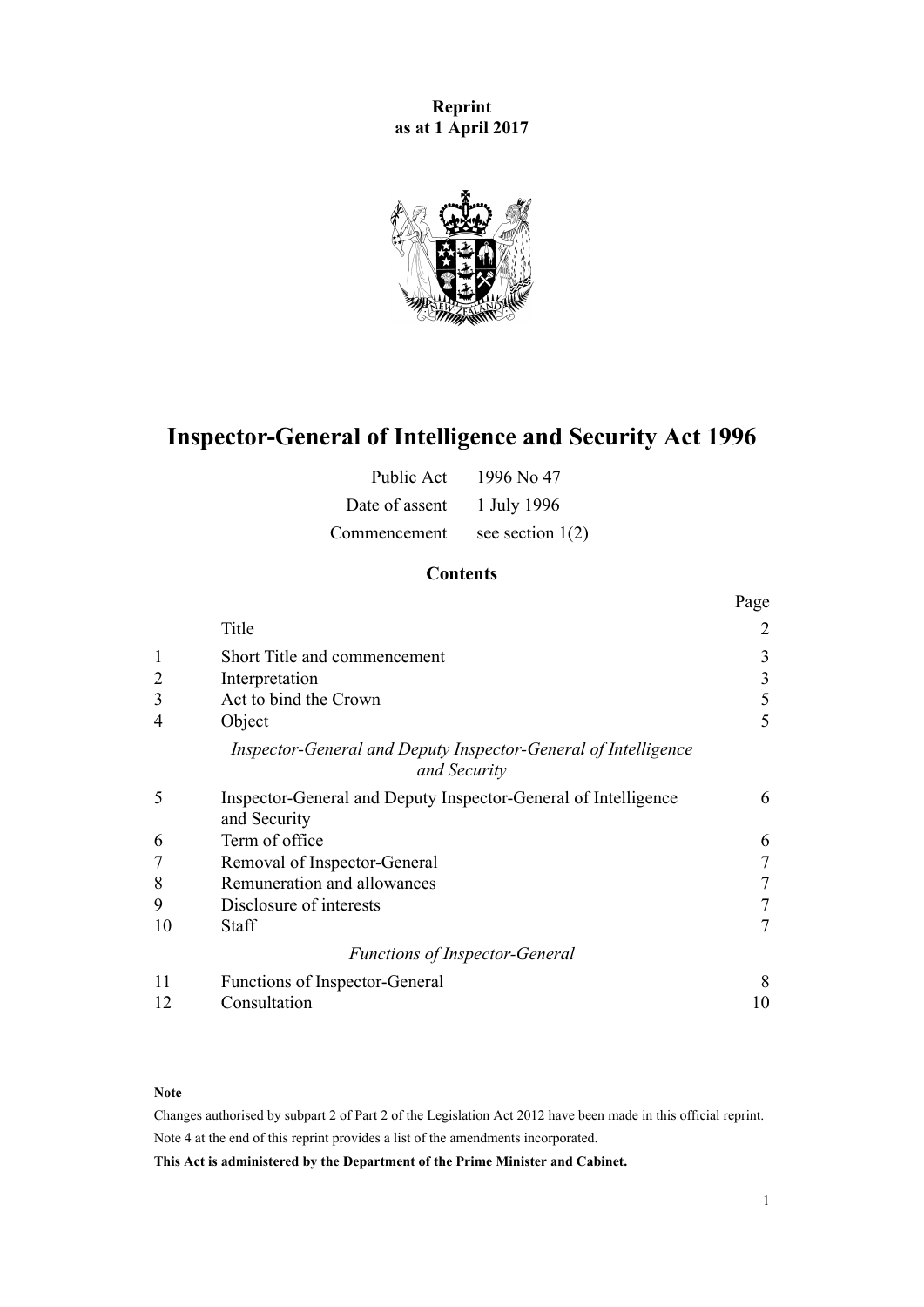<span id="page-1-0"></span>

|     | <b>Inspector-General of Intelligence and Security Act 1996</b>                         | Reprinted as at<br>1 April 2017 |
|-----|----------------------------------------------------------------------------------------|---------------------------------|
| 13  | Requirements of security                                                               | 10                              |
| 14  | Matters occurring before commencement of Act                                           | 11                              |
| 15  | Jurisdiction of courts and other agencies not affected                                 | 11                              |
|     | Advisory panel                                                                         |                                 |
|     | [Repealed]                                                                             |                                 |
| 15A | Advisory panel established [Repealed]                                                  | 11                              |
| 15B | Function of advisory panel [Repealed]                                                  | 11                              |
| 15C | Membership of advisory panel [Repealed]                                                | 12                              |
| 15D | Remuneration of appointed members of advisory panel [Repealed]                         | 12                              |
| 15E | Clerical and secretarial services [Repealed]                                           | 12                              |
| 15F | Advisory panel to determine own procedure [Repealed]                                   | 12                              |
|     | Complaints                                                                             |                                 |
| 16  | Mode of complaint                                                                      | 12                              |
| 17  | Power of Inspector-General to refuse to inquire into complaint                         | 12                              |
| 18  | Disclosures to Inspector-General by employees of intelligence and<br>security agencies | 13                              |
|     | Procedure                                                                              |                                 |
| 19  | Proceedings of Inspector-General                                                       | 13                              |
| 20  | Powers in relation to security records                                                 | 14                              |
| 21  | Power of entry                                                                         | 14                              |
| 22  | Power to hear evidence in private                                                      | 14                              |
| 23  | Powers of Inspector-General in relation to inquiries                                   | 15                              |
| 24  | Proceedings privileged                                                                 | 16                              |
| 25  | Reports in relation to inquiries                                                       | 17                              |
| 25A | Publication of Inspector-General's reports under section 25                            | 18                              |
| 26  | Disclosure                                                                             | 19                              |
| 27  | Reports by Inspector-General                                                           | 20                              |
| 28  | Secrecy                                                                                | 21                              |
| 29  | Publication                                                                            | 22                              |
|     | Amendments to Ombudsmen Act 1975                                                       |                                 |
| 30  | Referral of complaint to Inspector-General of Intelligence and<br>Security             | 23                              |
| 31  | Consultation with Inspector-General of Intelligence and Security                       | 23                              |
|     | <b>Amendments to Privacy Act 1993</b>                                                  |                                 |
| 32  | Referral of complaint to Inspector-General of Intelligence and<br>Security             | 23                              |
| 33  | Consultation with Inspector-General of Intelligence and Security                       | 23                              |

**An Act to increase the level of oversight and review of intelligence and security agencies by providing for the appointment of an Inspector-General of Intelligence and Security**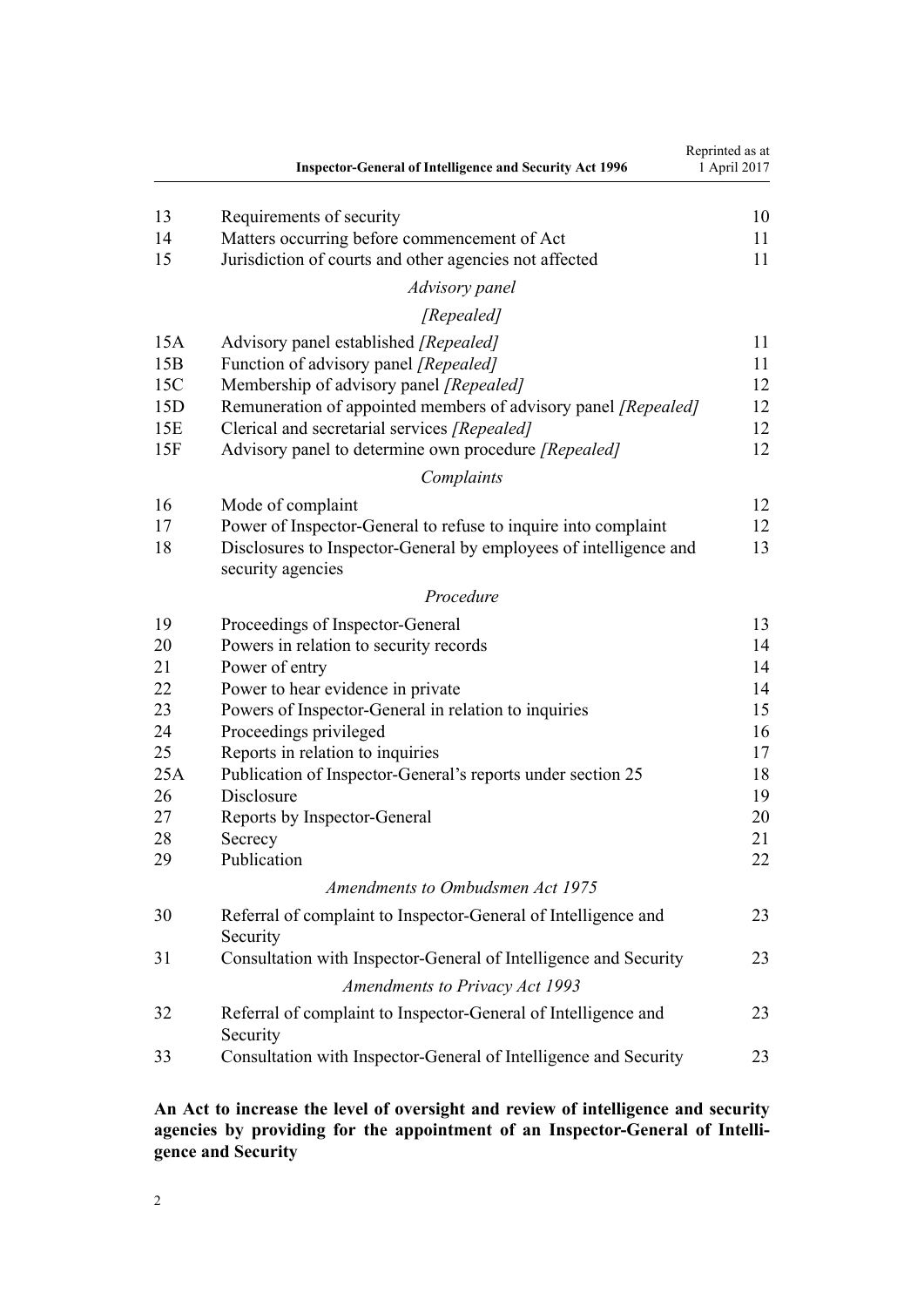## <span id="page-2-0"></span>**1 Short Title and commencement**

- (1) This Act may be cited as the Inspector-General of Intelligence and Security Act 1996.
- (2) This Act shall come into force on the day after the date on which this Act receives the Royal assent.

## **2 Interpretation**

(1) In this Act, unless the context otherwise requires,—

**advisory panel** means the advisory panel established by [section 15A](#page-10-0)

#### **chief executive**,—

- (a) in relation to the New Zealand Security Intelligence Service, means the Director of Security holding office under the [New Zealand Security In](http://prd-lgnz-nlb.prd.pco.net.nz/pdflink.aspx?id=DLM391605)[telligence Service Act 1969:](http://prd-lgnz-nlb.prd.pco.net.nz/pdflink.aspx?id=DLM391605)
- (b) in relation to the Government Communications Security Bureau, means the Director of that Bureau:
- (c) in relation to an agency that, by virtue of an Order in Council made under subsection (2), is an intelligence and security agency for the purposes of this Act, means the chief executive of that agency

**Deputy Inspector-General** means the Deputy Inspector-General of Intelligence and Security holding office under [section 5](#page-5-0)

**employee**, in relation to an intelligence and security agency, means a person employed in any capacity in that agency

**Inspector-General** means the Inspector-General of Intelligence and Security holding office under [section 5](#page-5-0)

**intelligence and security agency** means—

- (a) the New Zealand Security Intelligence Service:
- (b) the Government Communications Security Bureau:
- (c) any other agency declared by the Governor-General from time to time by Order in Council as an intelligence and security agency for the purposes of this Act

**Intelligence and Security Committee** means the Intelligence and Security Committee established by [section 5](http://prd-lgnz-nlb.prd.pco.net.nz/pdflink.aspx?id=DLM392266) of the Intelligence and Security Committee Act 1996

**Minister** means, in relation to an intelligence and security agency, the Minister of the Crown responsible for that intelligence and security agency

#### **New Zealand person**—

(a) means any person, being—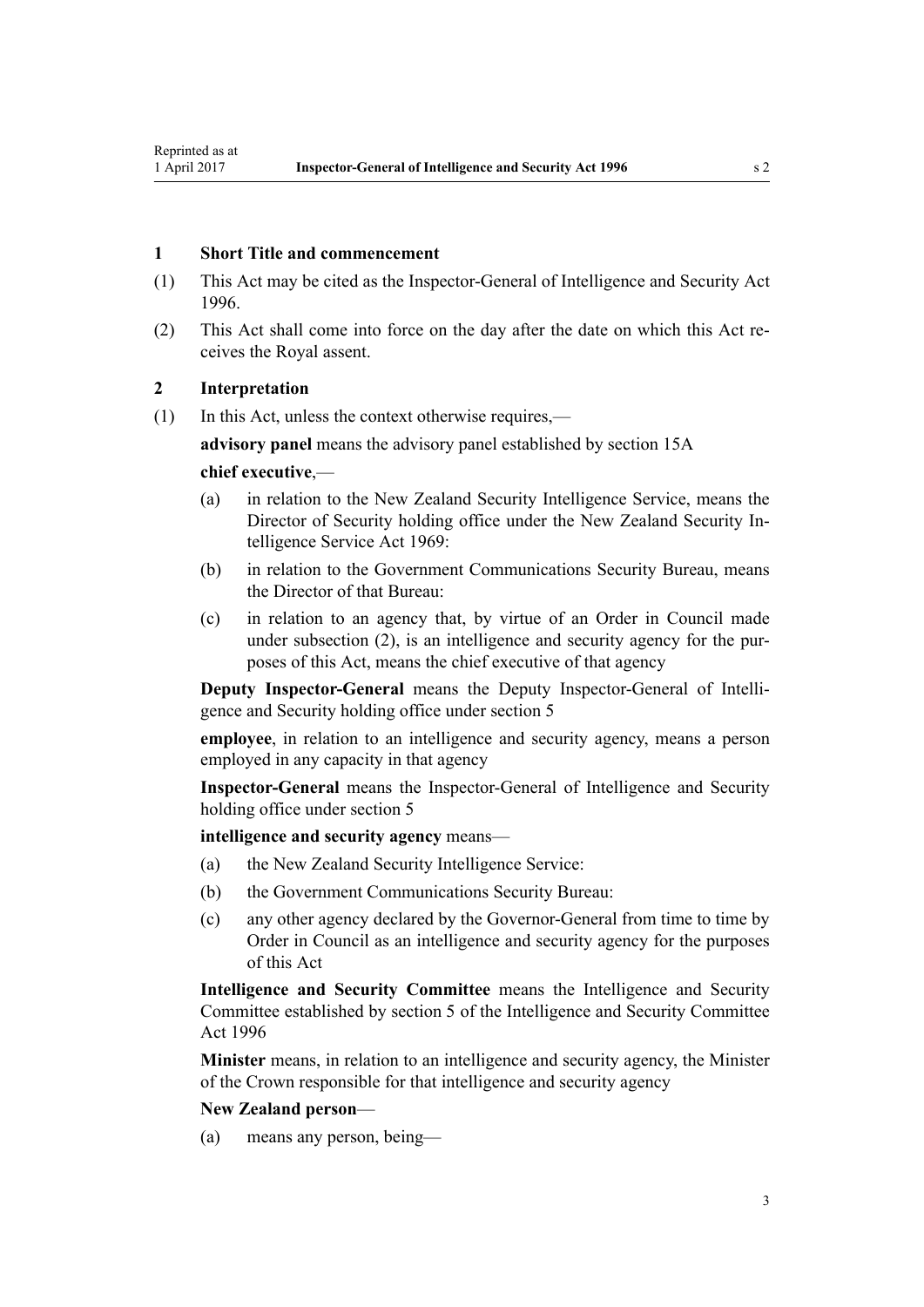- (i) a New Zealand citizen; or
- (ii) a person ordinarily resident in New Zealand; or
- (iii) an unincorporated body of persons, being a body of which more than 50% of the members are New Zealand persons under subparagraph (i) or subparagraph (ii); or
- (iv) a body corporate which is incorporated in New Zealand; but
- (b) does not include—
	- (i) any company within the meaning of the [Companies Act 1993](http://prd-lgnz-nlb.prd.pco.net.nz/pdflink.aspx?id=DLM319569) that is, for the purposes of that Act, a subsidiary of any body corporate incorporated outside New Zealand; or
	- (ii) any company within the meaning of the [Companies Act 1993,](http://prd-lgnz-nlb.prd.pco.net.nz/pdflink.aspx?id=DLM319569) or building society, in which—
		- (A) 25% or more of any class of shares is held by any overseas person or overseas persons; or
		- (B) the right to exercise or control the exercise of 25% or more of the voting power at any meeting of the company or building society is held by any overseas person or overseas persons; or
	- (iii) any nominee of an overseas person, whether or not the nominee is also an overseas person

**New Zealand Security Intelligence Service** means the New Zealand Security Intelligence Service referred to in [section 3](http://prd-lgnz-nlb.prd.pco.net.nz/pdflink.aspx?id=DLM391803) of the New Zealand Security Intelligence Service Act 1969

**official information** means official information as defined in [section 2\(1\)](http://prd-lgnz-nlb.prd.pco.net.nz/pdflink.aspx?id=DLM65309) of the Official Information Act 1982; and includes security records

**Ombudsman** means an Ombudsman holding office under the [Ombudsmen Act](http://prd-lgnz-nlb.prd.pco.net.nz/pdflink.aspx?id=DLM430983) [1975](http://prd-lgnz-nlb.prd.pco.net.nz/pdflink.aspx?id=DLM430983)

**overseas person** has the meaning given to it by [section 7](http://prd-lgnz-nlb.prd.pco.net.nz/pdflink.aspx?id=DLM357794) of the Overseas Investment Act 2005

**Privacy Commissioner** means the Privacy Commissioner appointed under [section 12](http://prd-lgnz-nlb.prd.pco.net.nz/pdflink.aspx?id=DLM297053) of the Privacy Act 1993

**security records**—

- (a) means all papers, documents, or records of any kind whatsoever, whether bearing a security classification or not, officially made or received—
	- (i) by an intelligence and security agency in the conduct of its affairs; or
	- (ii) by any employee of an intelligence and security agency in the course of that employee's official duties; and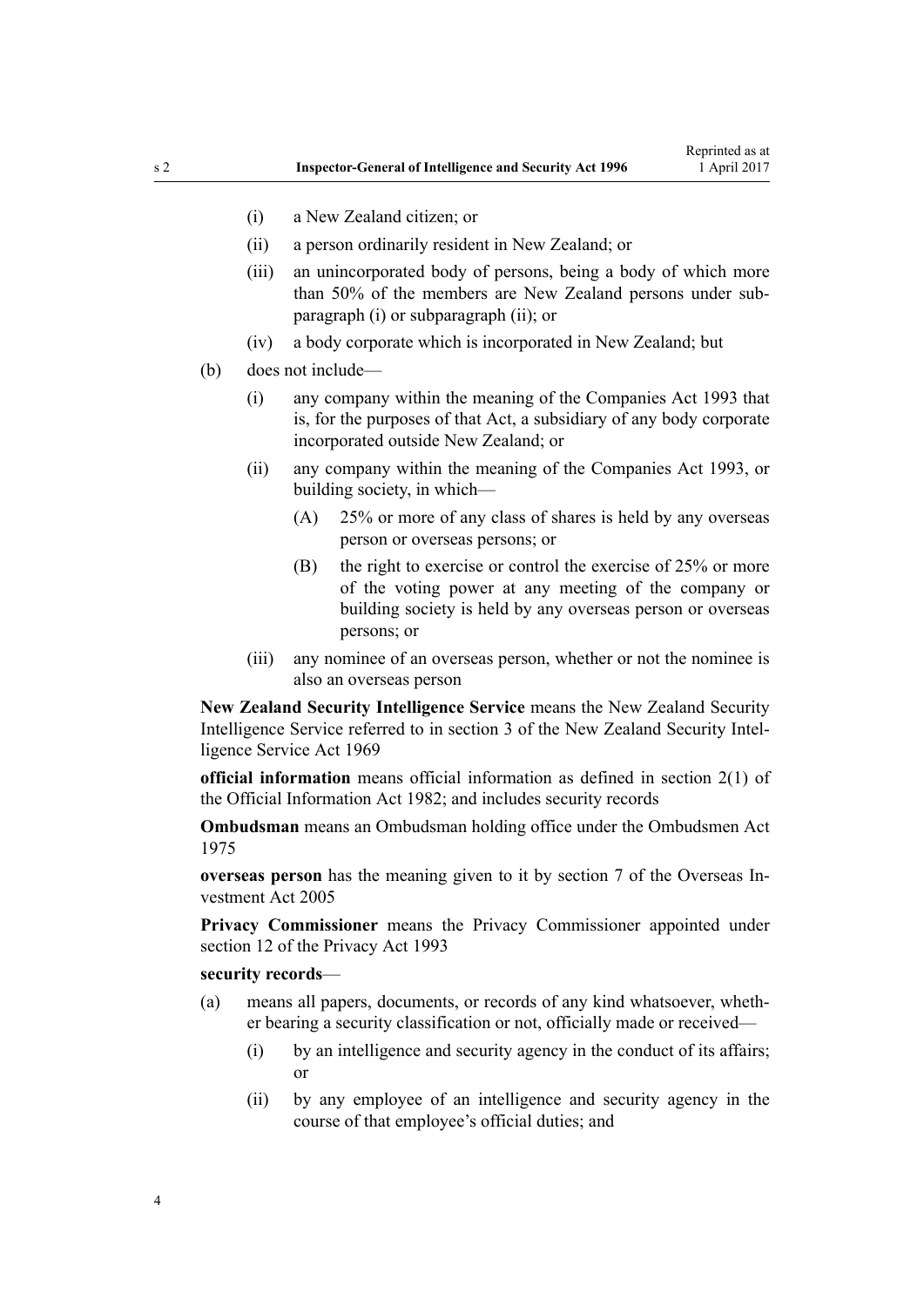- <span id="page-4-0"></span>(b) includes registers, books, maps, plans, drawings, photographs, cinematographic films, sound recordings, and electronic storage media made or received by an agency or employee of the kind described in paragraph (a); and
- (c) includes copies of papers, documents, records or other things that are security records by virtue of paragraph (a) or paragraph (b).
- (2) The Governor-General may from time to time by Order in Council declare any agency to be an intelligence and security agency for the purposes of this Act.
- (3) An Order in Council made under subsection (2) is a legislative instrument and a disallowable instrument for the purposes of the [Legislation Act 2012](http://prd-lgnz-nlb.prd.pco.net.nz/pdflink.aspx?id=DLM2997643) and must be presented to the House of Representatives under [section 41](http://prd-lgnz-nlb.prd.pco.net.nz/pdflink.aspx?id=DLM2998573) of that Act.

Section 2(1) **advisory panel**: inserted, on 26 September 2013, by [section 4](http://prd-lgnz-nlb.prd.pco.net.nz/pdflink.aspx?id=DLM5495909) of the Inspector-General of Intelligence and Security Amendment Act 2013 (2013 No 58).

Section 2(1) **Deputy Inspector-General**: inserted, on 26 September 2013, by [section 4](http://prd-lgnz-nlb.prd.pco.net.nz/pdflink.aspx?id=DLM5495909) of the Inspector-General of Intelligence and Security Amendment Act 2013 (2013 No 58).

Section 2(1) **Intelligence and Security Committee**: inserted, on 26 September 2013, by [section 4](http://prd-lgnz-nlb.prd.pco.net.nz/pdflink.aspx?id=DLM5495909) of the Inspector-General of Intelligence and Security Amendment Act 2013 (2013 No 58).

Section 2(1) **New Zealand person** paragraph (b)(i): replaced, on 5 December 2013, by [section 14](http://prd-lgnz-nlb.prd.pco.net.nz/pdflink.aspx?id=DLM5620822) of the Companies Amendment Act 2013 (2013 No 111).

Section 2(1) **New Zealand person** paragraph (b)(ii): amended, on 5 December 2013, by [section 14](http://prd-lgnz-nlb.prd.pco.net.nz/pdflink.aspx?id=DLM5620822) of the Companies Amendment Act 2013 (2013 No 111).

Section 2(1) **overseas person**: amended, on 25 August 2005, by [section 75](http://prd-lgnz-nlb.prd.pco.net.nz/pdflink.aspx?id=DLM358540) of the Overseas Investment Act 2005 (2005 No 82).

Section 2(3): replaced, on 5 August 2013, by [section 77\(3\)](http://prd-lgnz-nlb.prd.pco.net.nz/pdflink.aspx?id=DLM2998633) of the Legislation Act 2012 (2012) No 119).

## **3 Act to bind the Crown**

This Act shall bind the Crown.

## **4 Object**

The object of this Act is to provide for the appointment of an Inspector-General who will assist each Minister who is responsible for an intelligence and security agency in the oversight and review of that intelligence and security agency and who will, in particular,—

- (a) assist the Minister to ensure that the activities of that intelligence and security agency comply with the law; and
- (b) ensure that complaints relating to that intelligence and security agency are independently investigated.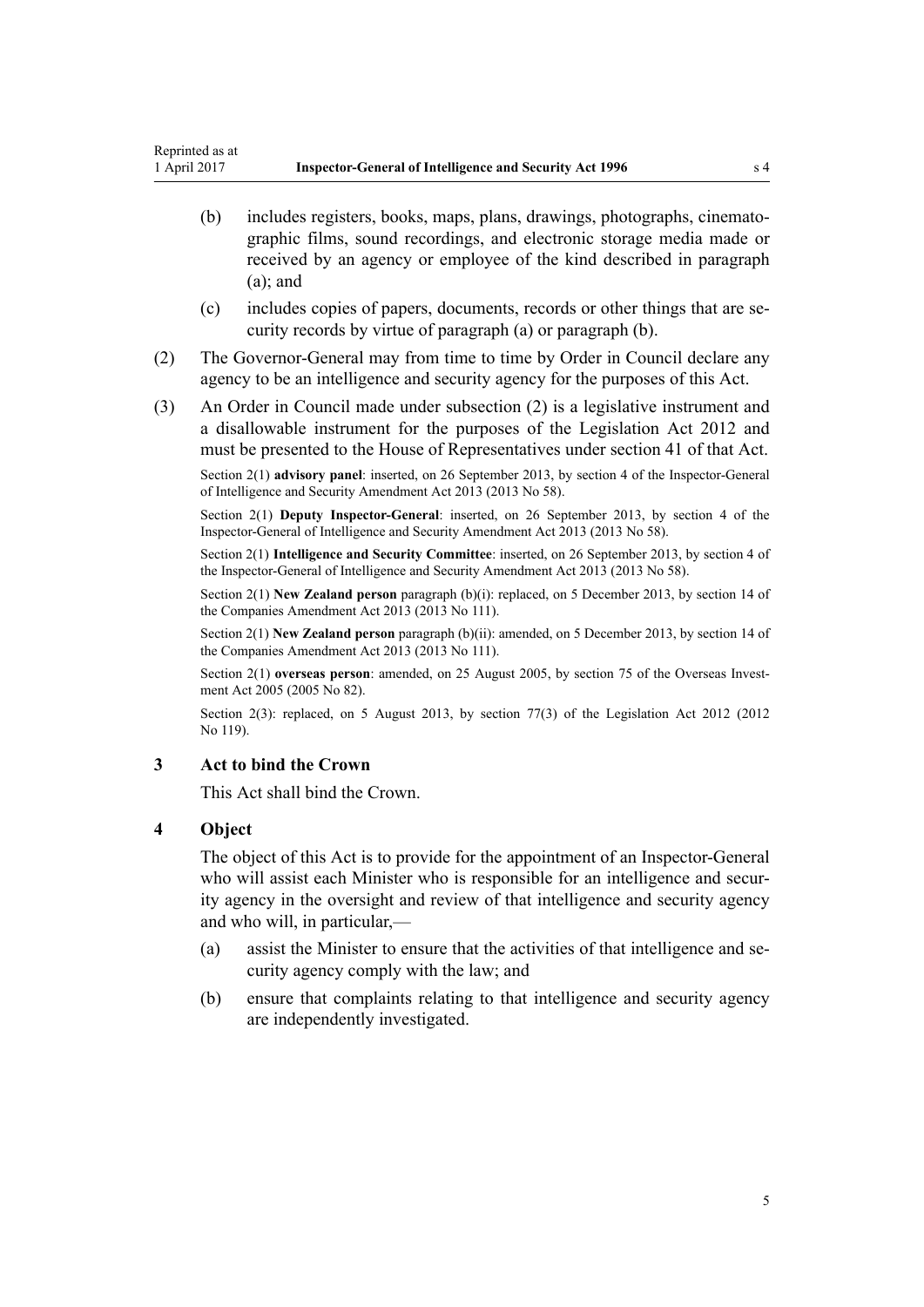#### <span id="page-5-0"></span>*Inspector-General and Deputy Inspector-General of Intelligence and Security*

Heading: replaced, on 26 September 2013, by [section 5](http://prd-lgnz-nlb.prd.pco.net.nz/pdflink.aspx?id=DLM5495916) of the Inspector-General of Intelligence and Security Amendment Act 2013 (2013 No 58).

## **5 Inspector-General and Deputy Inspector-General of Intelligence and Security**

- (1) There must be—
	- (a) an Inspector-General of Intelligence and Security; and
	- (b) a Deputy Inspector-General of Intelligence and Security.
- (2) The Inspector-General and Deputy Inspector-General must be appointed by the Governor-General on the recommendation of the Prime Minister following consultation with the Intelligence and Security Committee.
- (3) The Deputy Inspector-General has and may exercise and perform the powers and functions of the Inspector-General (whether under this Act or any other enactment), but subject to—
	- (a) the control and direction of the Inspector-General; and
	- (b) to avoid doubt, the same duties, obligations, restrictions, and terms under which the Inspector-General exercises and performs his or her powers and functions.
- (4) [Sections 7 to 9](#page-6-0) and [18](#page-12-0) apply to the Deputy Inspector-General as if references in those sections to the Inspector-General were references to the Deputy Inspector-General.
- (5) If there is a vacancy in the office of the Inspector-General, or if the Inspector-General is absent from duty for any reason, the Deputy Inspector-General has and may exercise and perform all the powers, functions, and duties of the Inspector-General for as long as the vacancy or absence continues.
- (6) The fact that the Deputy Inspector-General exercises or performs any power, function, or duty of the Inspector-General is, in the absence of proof to the contrary, conclusive evidence of the Deputy Inspector-General's authority to do so.

Section 5: replaced, on 26 September 2013, by [section 5](http://prd-lgnz-nlb.prd.pco.net.nz/pdflink.aspx?id=DLM5495916) of the Inspector-General of Intelligence and Security Amendment Act 2013 (2013 No 58).

## **6 Term of office**

- (1) Every person appointed as the Inspector-General or Deputy Inspector-General—
	- (a) is to be appointed for a term not exceeding 3 years; and
	- (b) may be reappointed, but in the case of the Inspector-General only once.
- (2) Every person appointed as the Inspector-General or Deputy Inspector-General shall, unless sooner vacating office by death or by resignation, or by removal from office under [section 7](#page-6-0), continue to hold office, notwithstanding the expiry of that person's term of appointment, until—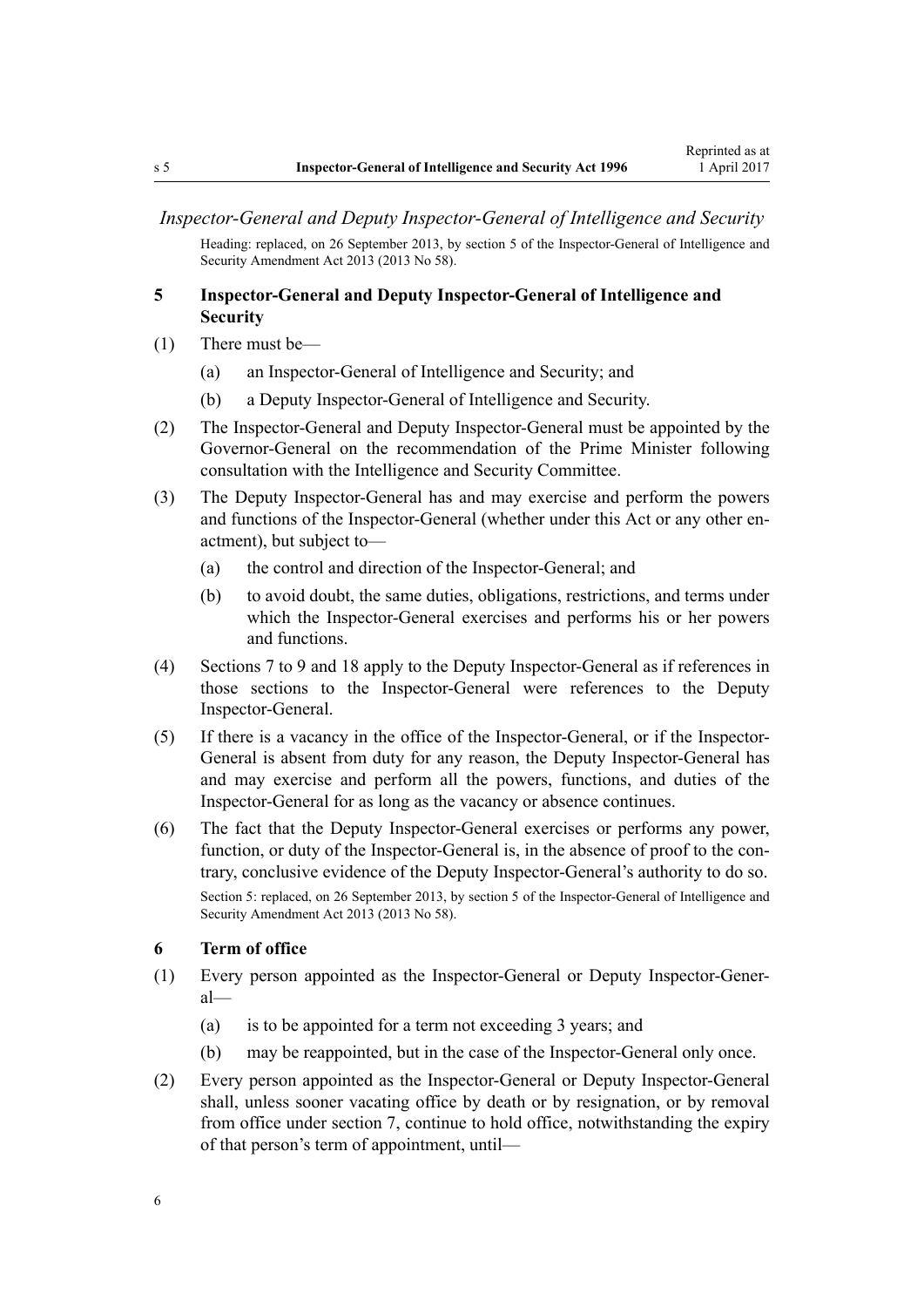- <span id="page-6-0"></span>(a) reappointment as the Inspector-General or Deputy Inspector-General; or
- (b) appointment of a successor; or
- (c) the person is informed in writing by the Prime Minister that the person is not to be reappointed and is not to hold office until a successor is appointed.
- (3) The person appointed as the Inspector-General or Deputy Inspector-General may at any time resign his or her office by written notice given to the Governor-General.

Section 6(1): replaced, on 26 September 2013, by [section 6\(1\)](http://prd-lgnz-nlb.prd.pco.net.nz/pdflink.aspx?id=DLM5495919) of the Inspector-General of Intelligence and Security Amendment Act 2013 (2013 No 58).

Section 6(2): amended, on 26 September 2013, by [section 6\(2\)](http://prd-lgnz-nlb.prd.pco.net.nz/pdflink.aspx?id=DLM5495919) of the Inspector-General of Intelligence and Security Amendment Act 2013 (2013 No 58).

Section 6(2)(a): amended, on 26 September 2013, by [section 6\(2\)](http://prd-lgnz-nlb.prd.pco.net.nz/pdflink.aspx?id=DLM5495919) of the Inspector-General of Intelligence and Security Amendment Act 2013 (2013 No 58).

Section 6(3): amended, on 26 September 2013, by [section 6\(2\)](http://prd-lgnz-nlb.prd.pco.net.nz/pdflink.aspx?id=DLM5495919) of the Inspector-General of Intelligence and Security Amendment Act 2013 (2013 No 58).

## **7 Removal of Inspector-General**

The person appointed as Inspector-General may be removed or suspended from office by the Governor-General, upon an address from the House of Representatives, for disability affecting performance of duty, bankruptcy, neglect of duty, or misconduct.

## **8 Remuneration and allowances**

There shall be paid to the Inspector-General out of public money, without further appropriation than this section, remuneration by way of fees, salary, or allowances and travelling allowances and travelling expenses in accordance with the [Fees and Travelling Allowances Act 1951,](http://prd-lgnz-nlb.prd.pco.net.nz/pdflink.aspx?id=DLM264952) and the provisions of that Act shall apply accordingly as if the Inspector-General were a member of a statutory board and the travelling were in the service of a statutory board.

## **9 Disclosure of interests**

The Inspector-General shall give written notice to the Prime Minister of all interests, pecuniary or otherwise, which the Inspector-General has or acquires and which could conflict with the proper performance by the Inspector-General of his or her functions under this Act.

## **10 Staff**

- (1) Subject to the provisions of this section, the Inspector-General may appoint such employees, including part-time or temporary employees, as may be necessary for the efficient carrying out of the Inspector-General's functions, powers, and duties under this Act.
- (2) Employees appointed under subsection (1) shall be employed on such terms and conditions of employment and shall be paid such salaries and allowances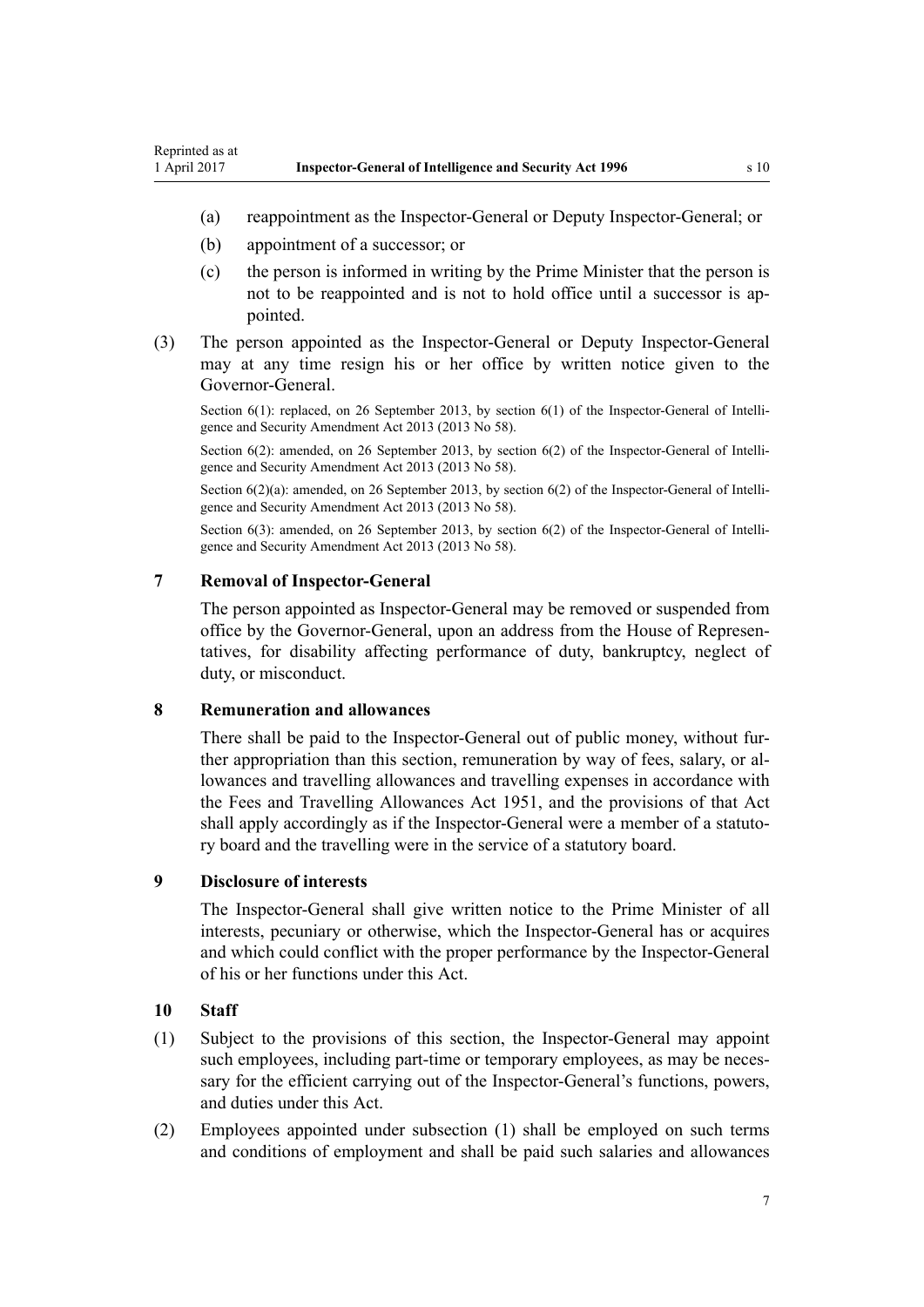<span id="page-7-0"></span>as the Inspector-General may from time to time determine in consultation with the Chief Executive of the Department of the Prime Minister and Cabinet.

- (3) No person employed by the Inspector-General shall have access to any information in the possession of an intelligence and security agency except in accordance with the rules, applying from time to time within the intelligence and security agency concerned, governing access to such information.
- (4) Only a person who has an appropriate security clearance may be appointed as an employee of the Inspector-General.

## *Functions of Inspector-General*

## **11 Functions of Inspector-General**

- (1) Subject to the provisions of this Act, the functions of the Inspector-General shall be—
	- (a) to inquire, of the Inspector-General's own motion or at the request of the Minister, into any matter that relates to the compliance by an intelligence and security agency with the law of New Zealand:
	- (b) to inquire into any complaint by—
		- (i) a New Zealand person; or
		- (ii) a person who is an employee or former employee of an intelligence and security agency,—

that that person has or may have been adversely affected by any act, omission, practice, policy, or procedure of an intelligence and security agency:

- (ba) to inquire into any complaint made by the Speaker of the House of Representatives on behalf of 1 or more members of Parliament:
- (bb) to inquire into a request by a worker who is an employee of the New Zealand Security Intelligence Service or the Government Communications Security Bureau for a determination under [section 8\(7\)](http://prd-lgnz-nlb.prd.pco.net.nz/pdflink.aspx?id=DLM6544104) of the Health and Safety at Work Act 2015:
- (c) to inquire at the request of the Minister or the Prime Minister or of the Inspector-General's own motion into any matter where it appears that a New Zealand person has been or may be adversely affected by any act, omission, practice, policy, or procedure of an intelligence and security agency:
- (ca) to inquire at the request of the Minister or the Prime Minister or of the Inspector-General's own motion into the propriety of particular activities of an intelligence and security agency:
- (d) without limiting paragraph (a), to review at intervals of not more than 12 months—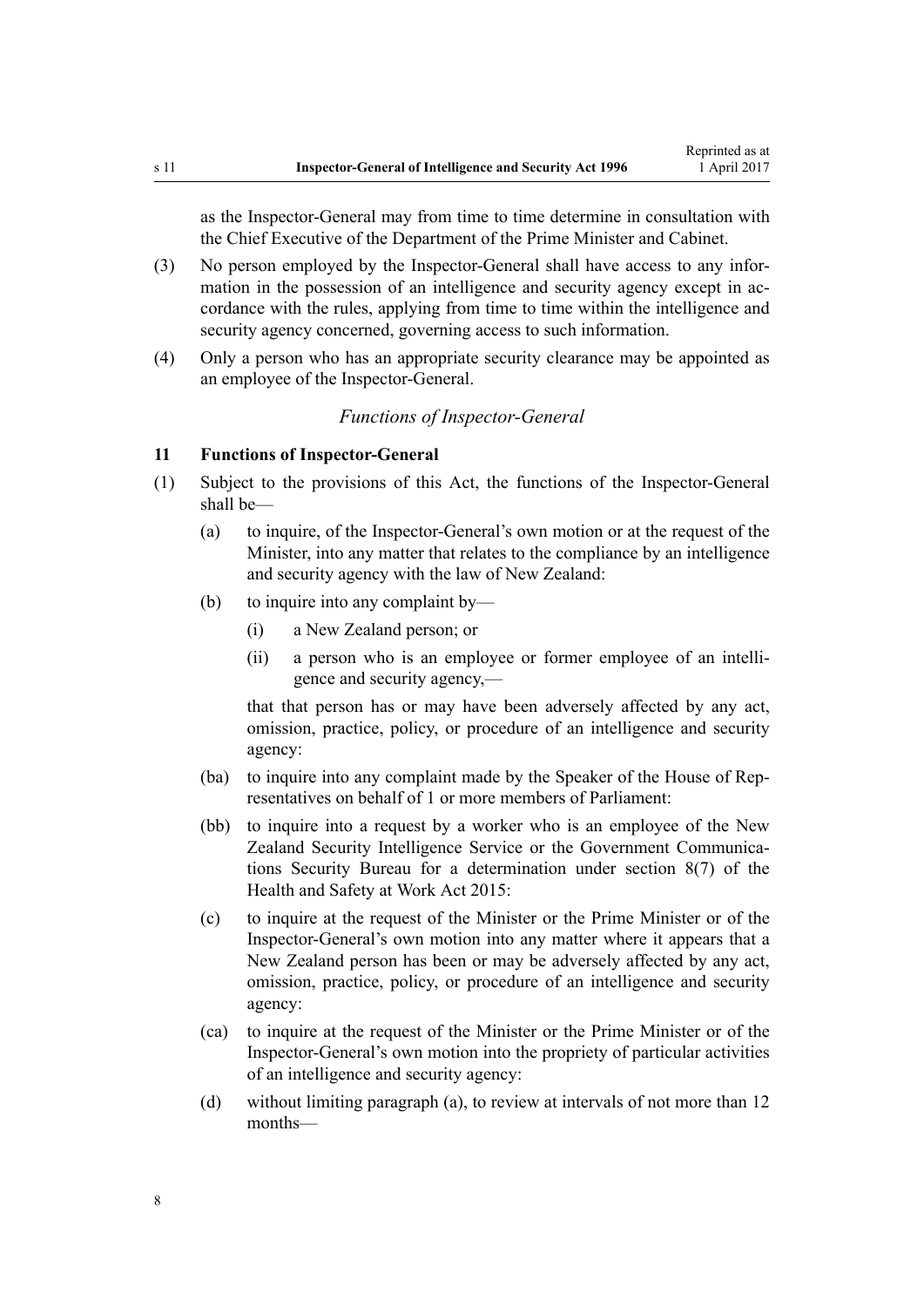- (i) the effectiveness and appropriateness of the procedures adopted by each intelligence and security agency to ensure compliance with its governing legislation in relation to the issue and execution of warrants and authorisations; and
- (ii) the effectiveness and appropriateness of compliance systems concerning operational activity, including all supporting policies and practices of an intelligence and security agency relating to—
	- (A) administration; and
	- (B) information management; and
	- (C) risk management; and
	- (D) legal compliance generally:
- (da) to conduct unscheduled audits of the procedures and compliance systems described in paragraph (d):
- (e) to prepare and submit to the Minister from time to time for his or her approval programmes for the general oversight and review of each intelligence and security agency and for the discharge by the Inspector-General, in relation to each intelligence and security agency, of the particular functions specified in this section:
- (f) to carry out any programme or amended programme or substituted programme approved by the Minister under paragraph (e).
- (2) *[Repealed]*
- (3) In carrying out any inquiry in accordance with the provisions of subsection (1)(ca), it shall not be a function of the Inspector-General to inquire into any action taken by the Minister.
- (4) Except to the extent strictly necessary for the performance of his or her functions under subsection (1), the Inspector-General shall not inquire into any matter that is operationally sensitive, including any matter that relates to intelligence collection and production methods or sources of information.
- (5) The Inspector-General shall not conduct an inquiry into a complaint made under subsection (1) by an employee or former employee of an intelligence and security agency unless—
	- (a) all established internal remedies have been exhausted; or
	- (b) the employee or former employee and the chief executive of the relevant intelligence and security agency otherwise agree in writing.
- (6) Where an inquiry has been conducted by the Inspector-General following a complaint, the Inspector-General may make such recommendations for the redress of that complaint as the Inspector-General thinks fit (including remedies that involve the payment of compensation).

Section 11(1)(ba): inserted, on 26 September 2013, by [section 7\(1\)](http://prd-lgnz-nlb.prd.pco.net.nz/pdflink.aspx?id=DLM5495920) of the Inspector-General of Intelligence and Security Amendment Act 2013 (2013 No 58).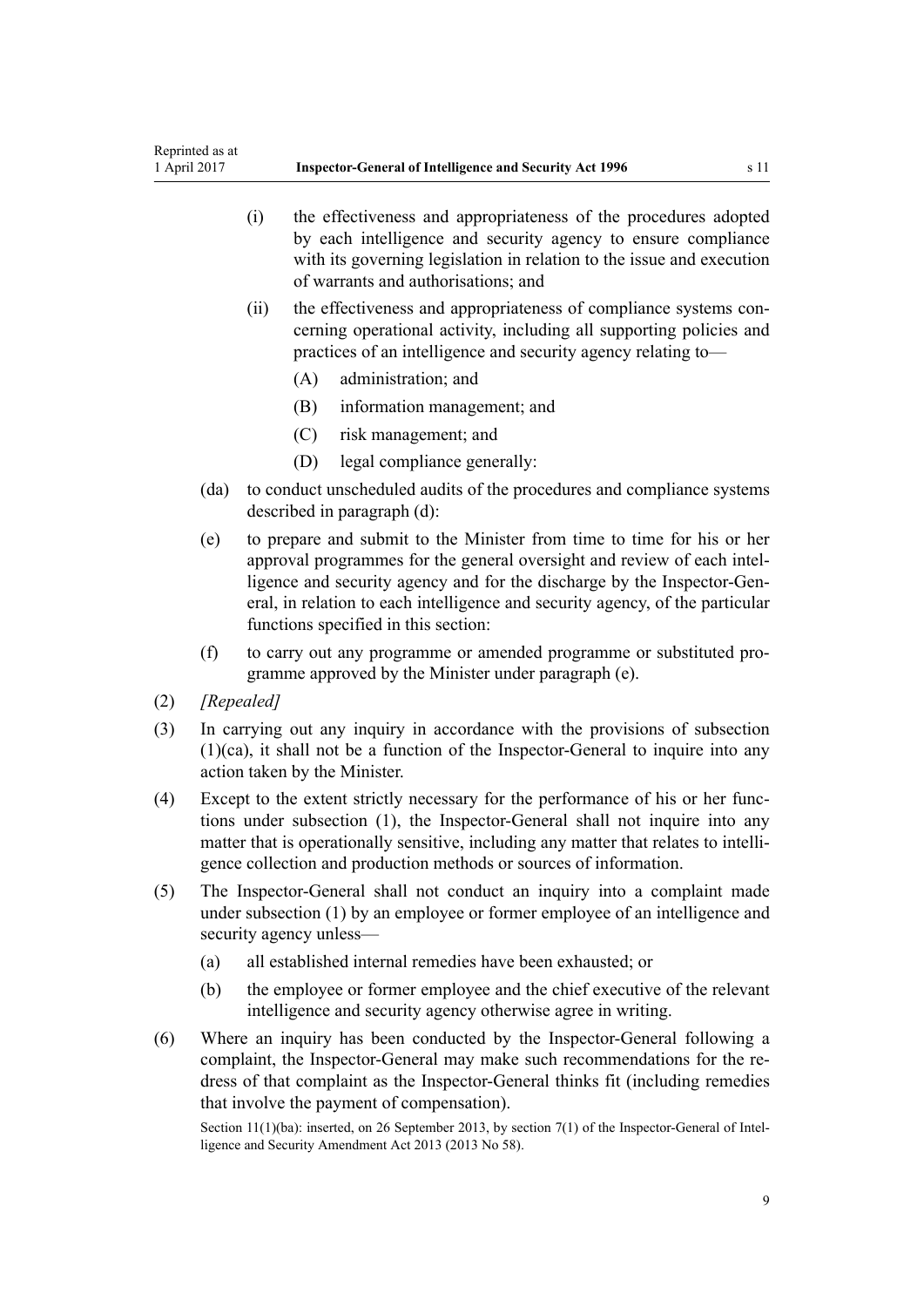<span id="page-9-0"></span>Section 11(1)(bb): inserted, on 4 April 2016, by [section 232](http://prd-lgnz-nlb.prd.pco.net.nz/pdflink.aspx?id=DLM5977236) of the Health and Safety at Work Act 2015 (2015 No 70).

Section  $11(1)(c)$ : replaced, on 26 September 2013, by [section 7\(2\)](http://prd-lgnz-nlb.prd.pco.net.nz/pdflink.aspx?id=DLM5495920) of the Inspector-General of Intelligence and Security Amendment Act 2013 (2013 No 58).

Section 11(1)(ca): inserted, on 26 September 2013, by [section 7\(2\)](http://prd-lgnz-nlb.prd.pco.net.nz/pdflink.aspx?id=DLM5495920) of the Inspector-General of Intelligence and Security Amendment Act 2013 (2013 No 58).

Section 11(1)(d): replaced, on 26 September 2013, by [section 7\(2\)](http://prd-lgnz-nlb.prd.pco.net.nz/pdflink.aspx?id=DLM5495920) of the Inspector-General of Intelligence and Security Amendment Act 2013 (2013 No 58).

Section 11(1)(da): replaced, on 26 September 2013, by [section 7\(2\)](http://prd-lgnz-nlb.prd.pco.net.nz/pdflink.aspx?id=DLM5495920) of the Inspector-General of Intelligence and Security Amendment Act 2013 (2013 No 58).

Section 11(2): repealed, on 26 September 2013, by [section 7\(3\)](http://prd-lgnz-nlb.prd.pco.net.nz/pdflink.aspx?id=DLM5495920) of the Inspector-General of Intelligence and Security Amendment Act 2013 (2013 No 58).

Section 11(3): amended, on 26 September 2013, by [section 7\(4\)](http://prd-lgnz-nlb.prd.pco.net.nz/pdflink.aspx?id=DLM5495920) of the Inspector-General of Intelligence and Security Amendment Act 2013 (2013 No 58).

## **12 Consultation**

- (1) The Inspector-General shall in the exercise of the Inspector-General's functions under this Act have regard to the functions of the Controller and Auditor-General in relation to an intelligence and security agency and may consult with the Controller and Auditor-General in relation to any matter with a view to avoiding inquiries being conducted into that matter by both the Inspector-General and the Controller and Auditor-General.
- (2) The Inspector-General may—
	- (a) consult any of the persons specified in subsection (3) about any matter relating to the functions of the Inspector-General under [section 11](#page-7-0); and
	- (b) despite [section 26\(1\),](#page-18-0) disclose to any of the persons consulted any information that the Inspector-General considers necessary for the purpose of the consultation.
- (3) The persons are—
	- (a) the Controller and Auditor-General:
	- (b) an Ombudsman:
	- (c) the Privacy Commissioner:
	- (d) a Human Rights Commissioner:
	- (e) the Independent Police Conduct Authority.

Section 12(2): replaced, on 26 September 2013, by [section 8](http://prd-lgnz-nlb.prd.pco.net.nz/pdflink.aspx?id=DLM5495921) of the Inspector-General of Intelligence and Security Amendment Act 2013 (2013 No 58).

Section 12(3): inserted, on 26 September 2013, by [section 8](http://prd-lgnz-nlb.prd.pco.net.nz/pdflink.aspx?id=DLM5495921) of the Inspector-General of Intelligence and Security Amendment Act 2013 (2013 No 58).

#### **13 Requirements of security**

In carrying out his or her functions, duties, and powers under this Act, the Inspector-General shall, in addition to all other matters to which the Inspector-General may properly have regard, have regard to the requirements of security.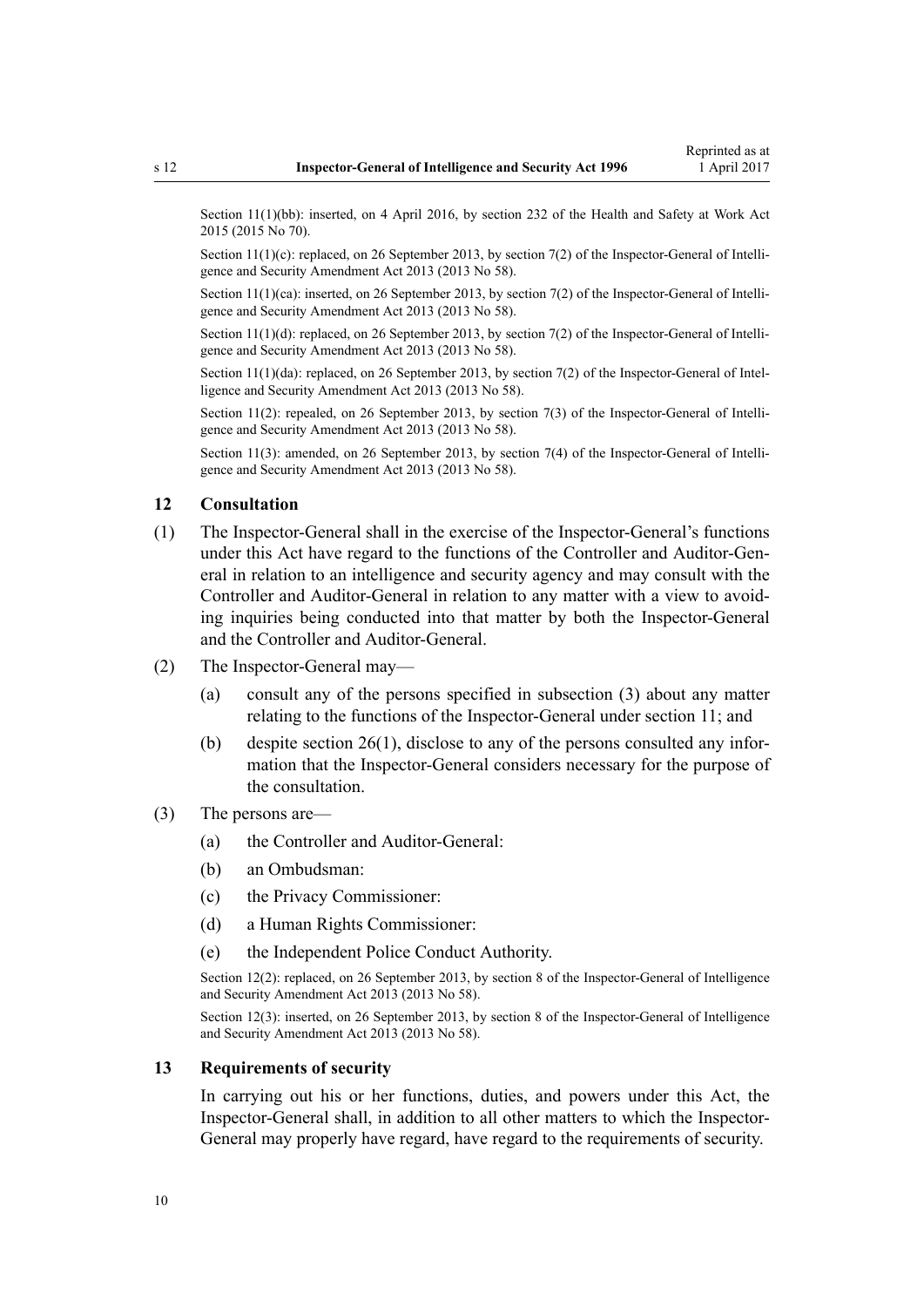## <span id="page-10-0"></span>**14 Matters occurring before commencement of Act**

Notwithstanding any other provision of this Act, but subject to [section 8](http://prd-lgnz-nlb.prd.pco.net.nz/pdflink.aspx?id=DLM392574) of the New Zealand Security Intelligence Service Amendment Act 1996, the Inspector-General may inquire into any matter that occurred before the commencement of this Act only if—

- (a) the Prime Minister has, by notice in writing to the Inspector-General, authorised the Inspector-General to inquire into the matter; or
- (b) the matter is one that could, before the commencement of this Act, have been inquired into by the Commissioner of Security Appeals if the complainant had made, in relation to that matter, a complaint under [section](http://prd-lgnz-nlb.prd.pco.net.nz/pdflink.aspx?id=DLM392033) [18](http://prd-lgnz-nlb.prd.pco.net.nz/pdflink.aspx?id=DLM392033) of the New Zealand Security Intelligence Service Act 1969.

## **15 Jurisdiction of courts and other agencies not affected**

- (1) For the avoidance of doubt it is hereby declared that the exercise by the Inspector-General of his or her functions under this Act shall not limit the jurisdiction of any court.
- (2) The exercise by the Inspector-General of his or her functions under this Act shall not affect the exercise by any Police employee of any powers which that Police employee may lawfully exercise in relation to an intelligence and security agency or in relation to the chief executive or any employee of an intelligence and security agency.
- (3) Nothing in [section 12](#page-9-0) shall limit the powers, duties, and responsibilities of the Controller and Auditor-General or of the Ombudsmen, the Privacy Commissioner, a Human Rights Commissioner, or the Independent Police Conduct Authority under any enactment.

Section 15(2): amended, on 1 October 2008, by [section 130\(1\)](http://prd-lgnz-nlb.prd.pco.net.nz/pdflink.aspx?id=DLM1102383) of the Policing Act 2008 (2008 No 72).

Section 15(3): amended, on 26 September 2013, by [section 9](http://prd-lgnz-nlb.prd.pco.net.nz/pdflink.aspx?id=DLM5495922) of the Inspector-General of Intelligence and Security Amendment Act 2013 (2013 No 58).

## *Advisory panel*

# *[Repealed]*

Heading: repealed, on 1 April 2017, pursuant to [section 242\(1\)](http://prd-lgnz-nlb.prd.pco.net.nz/pdflink.aspx?id=DLM6921292) of the Intelligence and Security Act 2017 (2017 No 10).

## **15A Advisory panel established**

## *[Repealed]*

Section 15A: repealed, on 1 April 2017, by [section 242\(1\)](http://prd-lgnz-nlb.prd.pco.net.nz/pdflink.aspx?id=DLM6921292) of the Intelligence and Security Act 2017 (2017 No 10).

#### **15B Function of advisory panel**

#### *[Repealed]*

Section 15B: repealed, on 1 April 2017, by [section 242\(1\)](http://prd-lgnz-nlb.prd.pco.net.nz/pdflink.aspx?id=DLM6921292) of the Intelligence and Security Act 2017 (2017 No 10).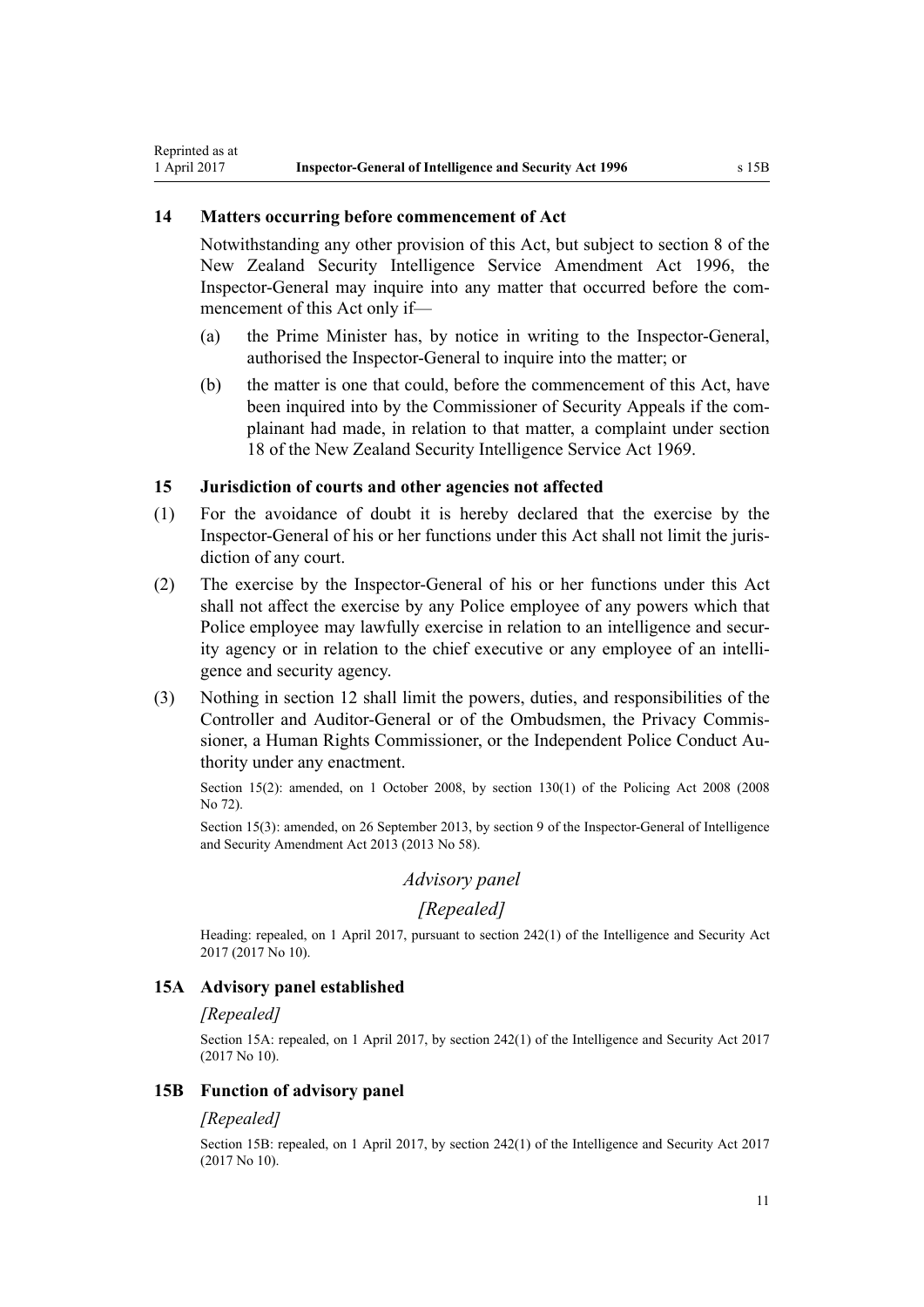#### <span id="page-11-0"></span>**15C Membership of advisory panel**

#### *[Repealed]*

Section 15C: repealed, on 1 April 2017, by [section 242\(1\)](http://prd-lgnz-nlb.prd.pco.net.nz/pdflink.aspx?id=DLM6921292) of the Intelligence and Security Act 2017 (2017 No 10).

#### **15D Remuneration of appointed members of advisory panel**

#### *[Repealed]*

Section 15D: repealed, on 1 April 2017, by [section 242\(1\)](http://prd-lgnz-nlb.prd.pco.net.nz/pdflink.aspx?id=DLM6921292) of the Intelligence and Security Act 2017 (2017 No 10).

## **15E Clerical and secretarial services**

#### *[Repealed]*

Section 15E: repealed, on 1 April 2017, by [section 242\(1\)](http://prd-lgnz-nlb.prd.pco.net.nz/pdflink.aspx?id=DLM6921292) of the Intelligence and Security Act 2017 (2017 No 10).

#### **15F Advisory panel to determine own procedure**

#### *[Repealed]*

Section 15F: repealed, on 1 April 2017, by [section 242\(1\)](http://prd-lgnz-nlb.prd.pco.net.nz/pdflink.aspx?id=DLM6921292) of the Intelligence and Security Act 2017 (2017 No 10).

## *Complaints*

## **16 Mode of complaint**

- (1) Every complaint to the Inspector-General shall be made in writing.
- (2) Every complaint shall be addressed to the Inspector-General care of the Registrar or Deputy Registrar of the High Court at Wellington, who shall forward it to the Inspector-General as soon as practicable.
- (3) Notwithstanding any provision in any enactment, where any letter appearing to be written by any person in custody on a charge or after conviction of any offence, or by any patient of any hospital within the meaning of the [Mental](http://prd-lgnz-nlb.prd.pco.net.nz/pdflink.aspx?id=DLM262706) [Health \(Compulsory Assessment and Treatment\) Act 1992](http://prd-lgnz-nlb.prd.pco.net.nz/pdflink.aspx?id=DLM262706), is addressed to the Inspector-General, it shall be immediately forwarded, unopened, to the Inspector-General by the person for the time being in charge of the place or institution where the writer of the letter is detained or of which he or she is a patient.

Compare: 1969 No 24 [s 18\(1\), \(2\)](http://prd-lgnz-nlb.prd.pco.net.nz/pdflink.aspx?id=DLM392033)

## **17 Power of Inspector-General to refuse to inquire into complaint**

- (1) The Inspector-General may in his or her discretion decide not to inquire into any complaint if, in his or her opinion,—
	- (a) the subject matter of the complaint is trivial; or
	- (b) the complaint is frivolous or vexatious or is not made in good faith.
- (2) If in the course of his or her inquiries it appears to the Inspector-General that—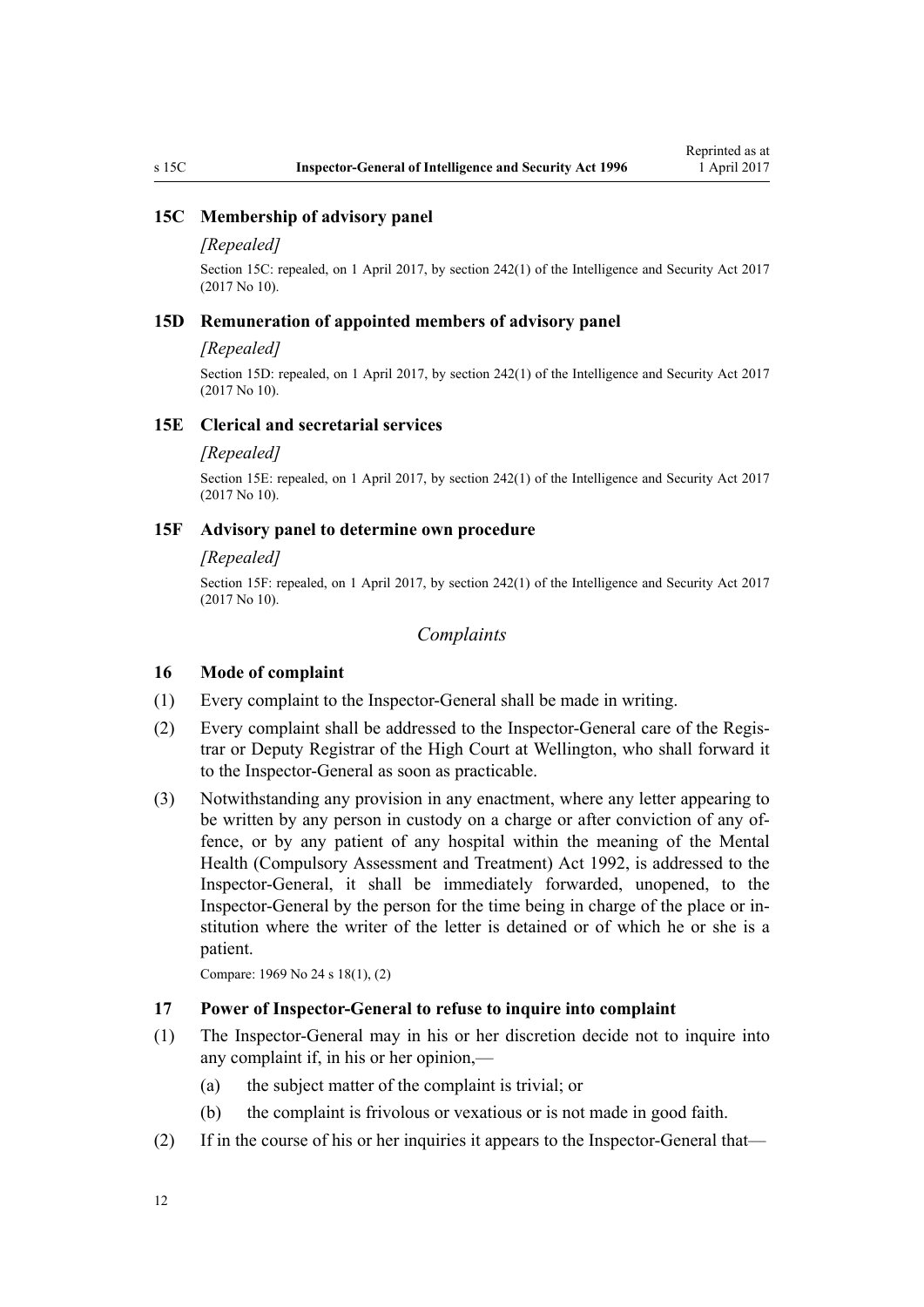- <span id="page-12-0"></span>(a) having regard to all the circumstances of the case, further inquiries are unnecessary; or
- (b) the matter is one which should be heard by a court or tribunal constituted by statute,—

the Inspector-General may refuse to inquire into the matter further.

(3) In any case where the Inspector-General decides not to inquire into a complaint or proceed with his or her inquiries or in any case where the Inspector-General is precluded by [section 14](#page-10-0) from inquiring into a complaint, the Inspector-General shall, as the case may require, advise the complainant of that decision or of the fact that the Inspector-General is so precluded.

Compare: 1969 No 24 [s 19](http://prd-lgnz-nlb.prd.pco.net.nz/pdflink.aspx?id=DLM392036); 1988 No 20 [s 87](http://prd-lgnz-nlb.prd.pco.net.nz/pdflink.aspx?id=DLM130374)

# **18 Disclosures to Inspector-General by employees of intelligence and security agencies**

Where any employee of an intelligence and security agency brings any matter to the attention of the Inspector-General, that employee shall not be subjected by the intelligence and security agency to any penalty or discriminatory treatment of any kind in relation to his or her employment by reason only of having brought that matter to the attention of the Inspector-General unless the Inspector-General determines that in so doing the employee acted otherwise than in good faith.

## *Procedure*

## **19 Proceedings of Inspector-General**

- (1) The Inspector-General, on commencing an inquiry,—
	- (a) shall notify the chief executive of the relevant intelligence and security agency of both the commencement of the inquiry and the nature of the inquiry; and
	- (b) if the inquiry relates to a complaint, shall provide the chief executive with a copy of the complaint.
- (2) Where an inquiry is initiated by the Inspector-General of his or her own motion in accordance with the provisions of section  $11(1)(a)$ , the Inspector-General shall advise the Minister of both the commencement of the inquiry and the nature of the inquiry.
- (3) If the inquiry relates to a complaint, the Inspector-General may require the complainant to give on oath any information relating to the complaint, and may for that purpose administer an oath to the complainant.
- (4) The Inspector-General shall permit the complainant to be heard, and to be represented by counsel or any other person, and to have other persons testify to the complainant's record, reliability, and character.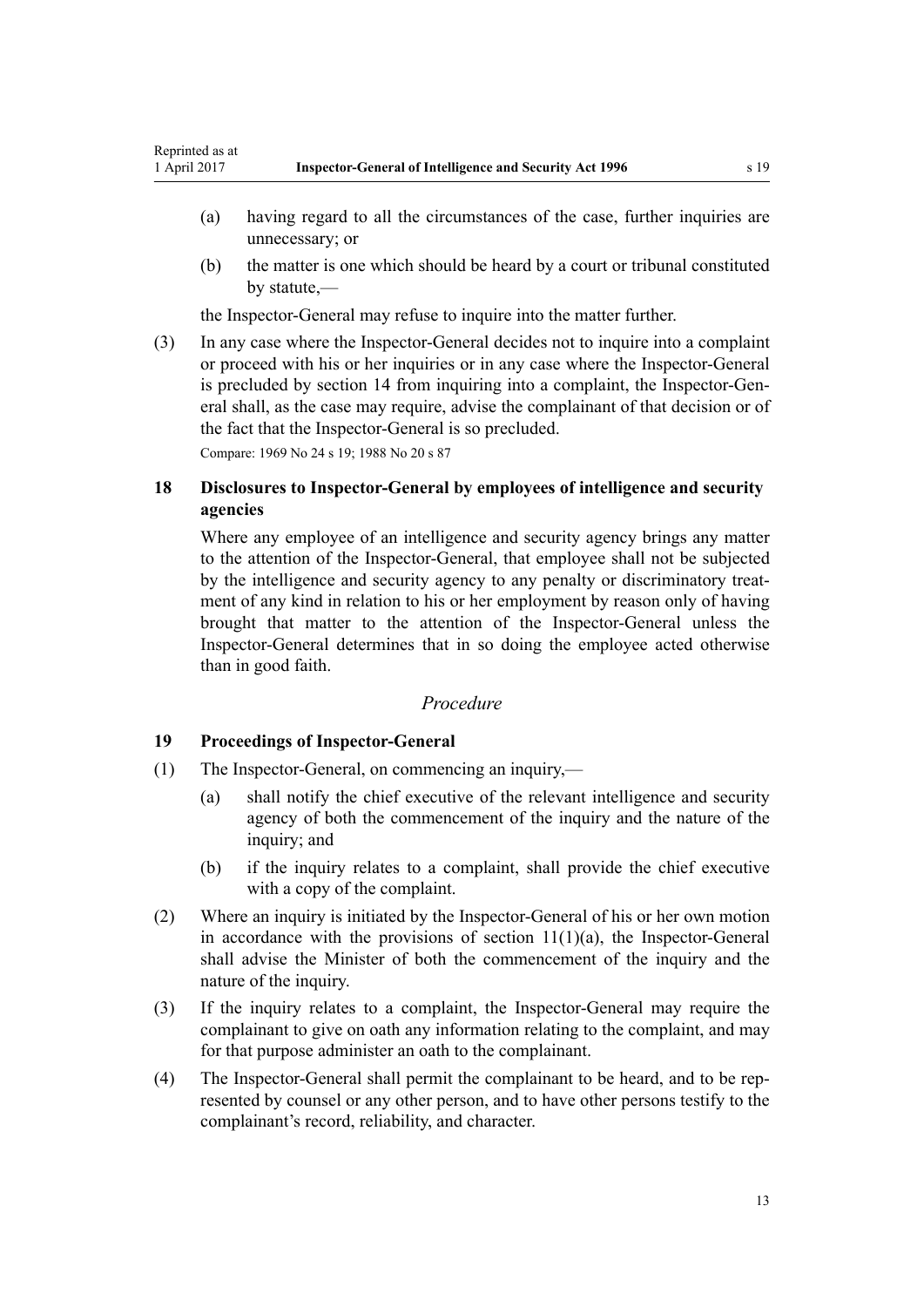- <span id="page-13-0"></span>(5) In accordance with the foregoing provisions of this section, the Inspector-General may receive such evidence as the Inspector-General thinks fit, whether admissible in a court of law or not.
- (6) Every inquiry by the Inspector-General shall be conducted in private.
- (7) If at any time during the course of an inquiry it appears to the Inspector-General that there may be sufficient grounds for making any report or recommendation that may adversely affect an intelligence and security agency, or any employee of an intelligence and security agency, or any other person, the Inspector-General shall give to that intelligence and security agency, employee, or person an opportunity to be heard.
- (8) Subject to the provisions of this Act, the Inspector-General shall regulate his or her procedure in such a manner as the Inspector-General thinks fit.
- (9) Except on the ground of lack of jurisdiction, no proceeding, report, or finding of the Inspector-General shall be challenged, reviewed, quashed, or called in question in any court.

Compare: 1969 No 24 [s 20\(1\), \(2\), \(4\), \(5\), \(9\);](http://prd-lgnz-nlb.prd.pco.net.nz/pdflink.aspx?id=DLM392040) 1977 No 50 s 11(3)

## **20 Powers in relation to security records**

- (1) Subject to [section 26\(3\),](#page-18-0) the Inspector-General shall, for the purposes of any inquiry, have access to all security records which are in the custody or control of an intelligence and security agency and which are, in the opinion of the Inspector-General, relevant to the inquiry.
- (2) Where any security records that are normally kept in the custody of an intelligence and security agency are held by the Inspector-General in the course of an inquiry, the Inspector-General shall ensure that the security records are kept in safe custody in accordance with the requirements applying to the safe custody of security records in the intelligence and security agencies.
- (3) Where the Inspector-General is responsible for the production of any security records that have a security classification, the Inspector-General shall ensure that the security records are kept in safe custody in accordance with the requirements applying to the safe custody of security records in the intelligence and security agencies.

Compare: 1969 No 24 [s 20\(2B\);](http://prd-lgnz-nlb.prd.pco.net.nz/pdflink.aspx?id=DLM392040) 1977 No 50 s 11(1)

# **21 Power of entry**

For the purposes of any inquiry under this Act, the Inspector-General may, after giving notice to the chief executive of an intelligence and security agency of the Inspector-General's intention to do so, enter, at any reasonable time, any premises or place occupied or used by the agency.

## **22 Power to hear evidence in private**

In conducting any inquiry under [section 11\(1\)](#page-7-0), the Inspector-General may hear separately and in private such evidence (if any) as may be tendered by any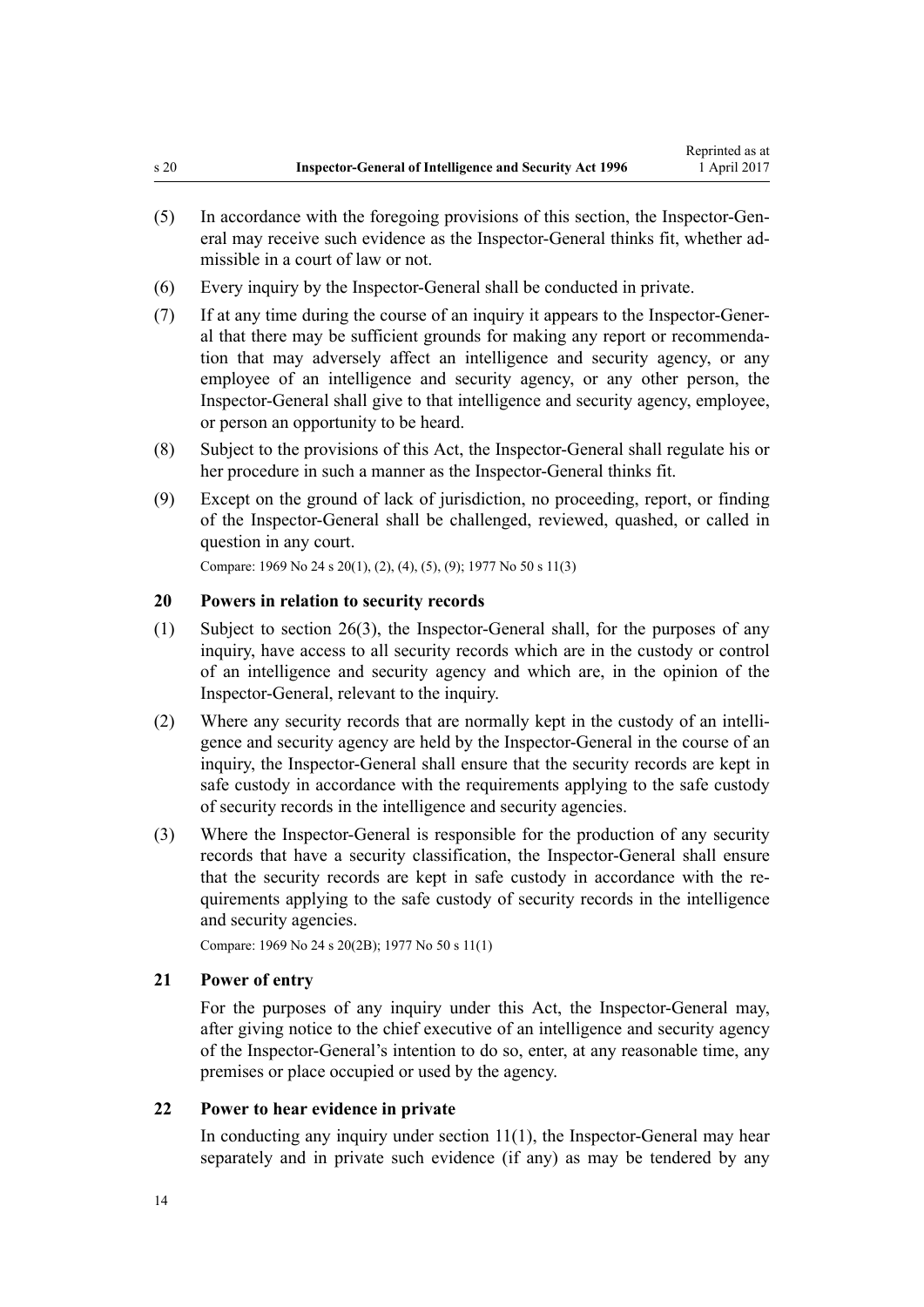party to the proceedings and any witnesses whom any party to the proceedings may wish to call if, in the opinion of the Inspector-General,—

- (a) the interests of justice so require; or
- (b) to do otherwise—

<span id="page-14-0"></span>Reprinted as at

- (i) would be likely to prejudice 1 or more of the interests referred to in section  $26(3)(a)$ ; or
- (ii) would be likely to prejudice the privacy of any individual.

Compare: 1969 No 24 [s 20\(3\)](http://prd-lgnz-nlb.prd.pco.net.nz/pdflink.aspx?id=DLM392040)

## **23 Powers of Inspector-General in relation to inquiries**

- (1) The Inspector-General may require any person who, in the Inspector-General's opinion, is able to give information relating to any matter to which an inquiry relates to furnish such information, and to produce such documents or things in the possession or under the control of that person, as in the opinion of the Inspector-General are relevant to the subject matter of the inquiry.
- (2) The Inspector-General may summon and examine on oath any person who in the opinion of the Inspector-General is able to give any information relating to any matter to which an inquiry relates, and may for the purpose administer an oath to any person so summoned.
- (3) Every such examination by the Inspector-General shall be deemed to be a judicial proceeding within the meaning of [section 108](http://prd-lgnz-nlb.prd.pco.net.nz/pdflink.aspx?id=DLM328793) of the Crimes Act 1961 (which relates to perjury).
- (4) Subject to subsection (5), every person who appears as a witness before the Inspector-General shall have the same privileges in relation to the giving of information, the answering of questions, and the production of documents and papers and things as witnesses have in courts of law.
- (5) Where any person is bound by the provisions of any enactment (being an Act of Parliament or any regulations made by Order in Council) to maintain secrecy in relation to, or not to disclose, any matter, compliance by that person with a requirement of the Inspector-General (being a requirement made pursuant to subsection (1)) is not a breach of the relevant obligation of secrecy or non-disclosure or of the enactment by which that obligation is imposed.
- (6) Witnesses' fees, allowances, and travelling expenses according to the scales for the time being prescribed by regulations made under the [Criminal Procedure](http://prd-lgnz-nlb.prd.pco.net.nz/pdflink.aspx?id=DLM3359902) [Act 2011](http://prd-lgnz-nlb.prd.pco.net.nz/pdflink.aspx?id=DLM3359902)—
	- (a) shall be paid by the Inspector-General to any person who appears as a witness before the Inspector-General pursuant to a summons under subsection  $(2)$ ; and
	- (b) may, if the Inspector-General so decides, be paid by the Inspector-General to any other person who appears as a witness before the Inspector-General;—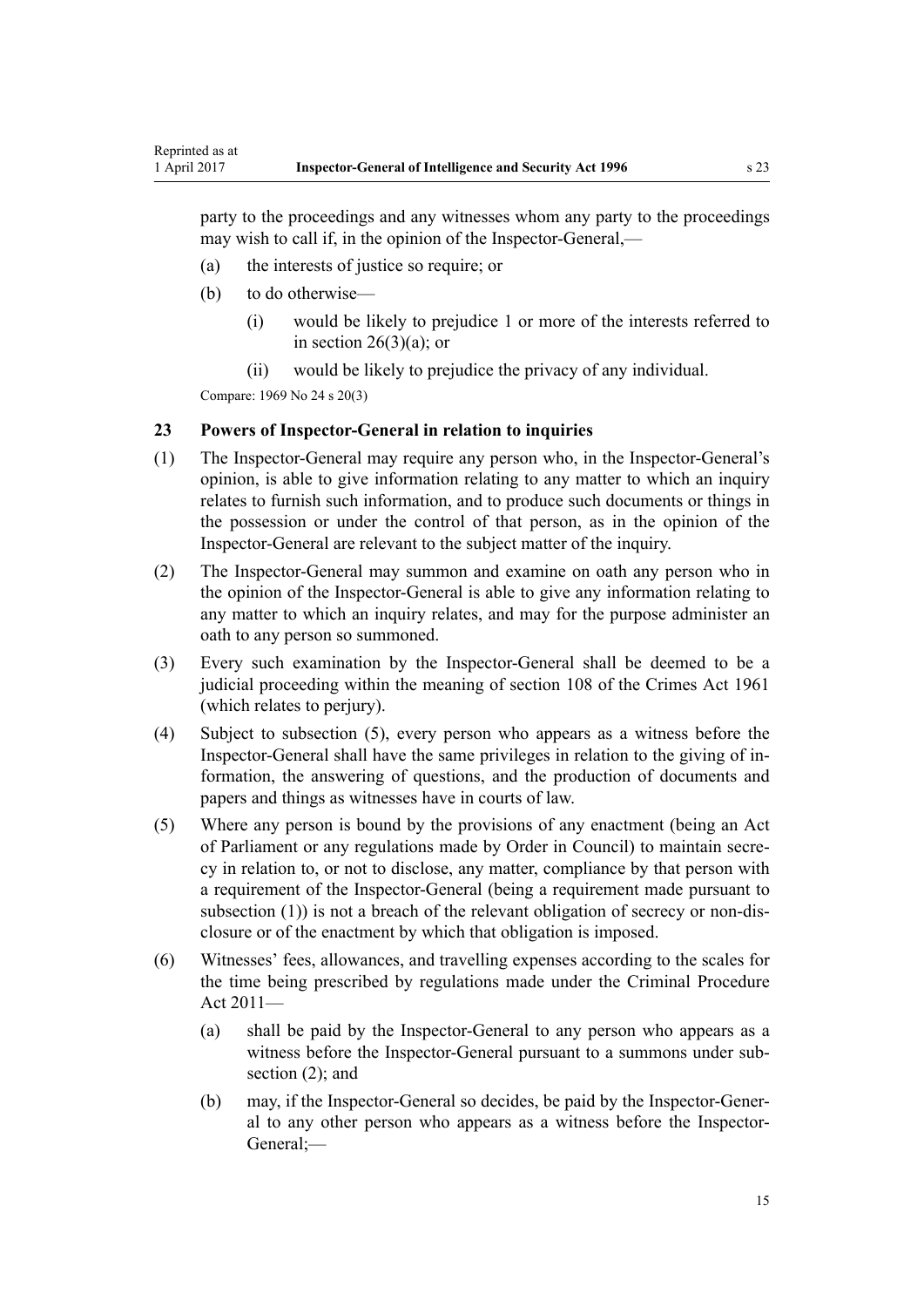<span id="page-15-0"></span>and those regulations, with all necessary modifications, shall apply accordingly.

- (7) For the purposes of this section the Inspector-General shall have the powers of a court under any such regulations to fix or disallow, in whole or in part, or increase the amounts payable thereunder.
- (8) Every person commits an offence and is liable on conviction to a fine not exceeding \$5,000 who—
	- (a) without lawful justification or excuse, wilfully obstructs, hinders, or resists the Inspector-General or any other person in the exercise of his or her powers under this Act:
	- (b) without lawful justification or excuse, refuses or wilfully fails to comply with any lawful requirement of the Inspector-General or any other person under this Act:
	- (c) wilfully makes any false statement to or misleads or attempts to mislead the Inspector-General or any other person in the exercise of his or her powers under this Act.

Compare: 1969 No 24 [s 20\(6\), \(8\);](http://prd-lgnz-nlb.prd.pco.net.nz/pdflink.aspx?id=DLM392040) 1977 No 50 s 11(2)

Section 23(5): amended, on 5 August 2013, by [section 77\(3\)](http://prd-lgnz-nlb.prd.pco.net.nz/pdflink.aspx?id=DLM2998633) of the Legislation Act 2012 (2012 No 119).

Section 23(6): amended, on 1 July 2013, by [section 413](http://prd-lgnz-nlb.prd.pco.net.nz/pdflink.aspx?id=DLM3360714) of the Criminal Procedure Act 2011 (2011) No 81).

Section 23(8): amended, on 1 July 2013, by [section 413](http://prd-lgnz-nlb.prd.pco.net.nz/pdflink.aspx?id=DLM3360714) of the Criminal Procedure Act 2011 (2011 No 81).

## **24 Proceedings privileged**

- (1) Subject to subsection (2),—
	- (a) no proceedings, civil or criminal, may be brought against the Inspector-General, an appointed member of the advisory panel, or against any employee of the Inspector-General, for anything done or reported or said by the Inspector-General, appointed member, or employee in the course of the exercise or intended exercise of their functions under this Act, unless it is shown that the Inspector-General, appointed member, or employee acted in bad faith:
	- (b) neither the Inspector-General nor an appointed member of the advisory panel nor any employee of the Inspector-General nor any person who has held the appointment of Inspector-General or who has been an appointed member of the advisory panel or who has been an employee of the Inspector-General is to be called to give evidence in any court, or in any proceedings of a judicial nature, in respect of anything coming to his or her knowledge in the exercise of his or her functions under this Act.
- (2) Nothing in subsection (1) applies in respect of proceedings for—
	- (a) an offence against [section 28](#page-20-0) of this Act; or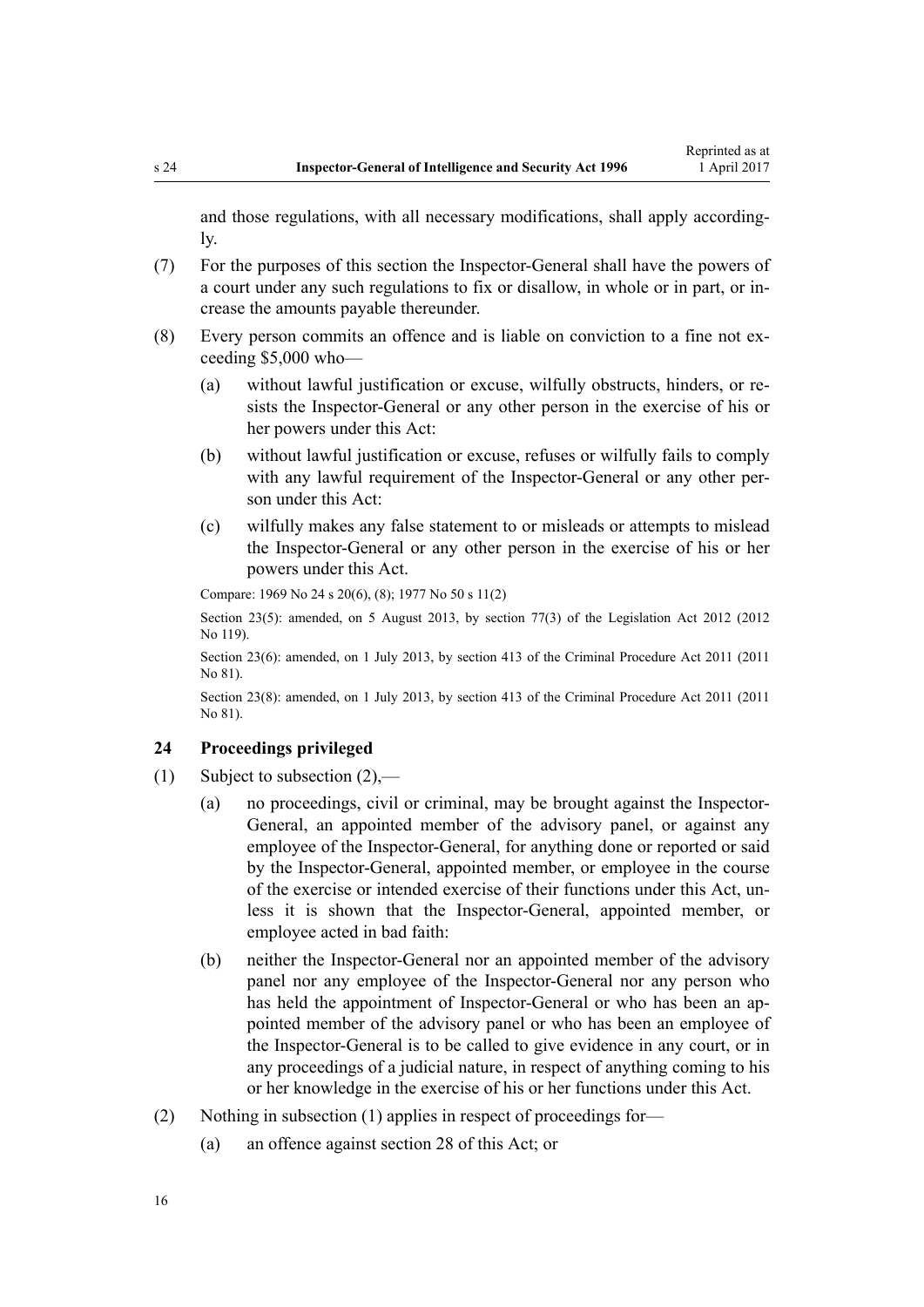- <span id="page-16-0"></span>(b) an offence against [section 78](http://prd-lgnz-nlb.prd.pco.net.nz/pdflink.aspx?id=DLM328526) or [section 78A\(1\)](http://prd-lgnz-nlb.prd.pco.net.nz/pdflink.aspx?id=DLM328528) or [section 105](http://prd-lgnz-nlb.prd.pco.net.nz/pdflink.aspx?id=DLM328753) or [section](http://prd-lgnz-nlb.prd.pco.net.nz/pdflink.aspx?id=DLM328755) [105A](http://prd-lgnz-nlb.prd.pco.net.nz/pdflink.aspx?id=DLM328755) or [section 105B](http://prd-lgnz-nlb.prd.pco.net.nz/pdflink.aspx?id=DLM328758) of the Crimes Act 1961; or
- (c) the offence of conspiring to commit an offence against [section 78](http://prd-lgnz-nlb.prd.pco.net.nz/pdflink.aspx?id=DLM328526) or [sec](http://prd-lgnz-nlb.prd.pco.net.nz/pdflink.aspx?id=DLM328528)[tion 78A\(1\)](http://prd-lgnz-nlb.prd.pco.net.nz/pdflink.aspx?id=DLM328528) or [section 105](http://prd-lgnz-nlb.prd.pco.net.nz/pdflink.aspx?id=DLM328753) or [section 105A](http://prd-lgnz-nlb.prd.pco.net.nz/pdflink.aspx?id=DLM328755) or [section 105B](http://prd-lgnz-nlb.prd.pco.net.nz/pdflink.aspx?id=DLM328758) of the Crimes Act 1961; or
- (d) the offence of attempting to commit an offence against [section 78](http://prd-lgnz-nlb.prd.pco.net.nz/pdflink.aspx?id=DLM328526) or [sec](http://prd-lgnz-nlb.prd.pco.net.nz/pdflink.aspx?id=DLM328528)[tion 78A\(1\)](http://prd-lgnz-nlb.prd.pco.net.nz/pdflink.aspx?id=DLM328528) or [section 105](http://prd-lgnz-nlb.prd.pco.net.nz/pdflink.aspx?id=DLM328753) or [section 105A](http://prd-lgnz-nlb.prd.pco.net.nz/pdflink.aspx?id=DLM328755) or [section 105B](http://prd-lgnz-nlb.prd.pco.net.nz/pdflink.aspx?id=DLM328758) of the Crimes Act 1961.
- (3) Anything said or any information given or any document or thing produced by any person in the course of any inquiry by or proceedings before the Inspector-General under this Act shall be privileged in the same manner as if the inquiry or proceedings were proceedings in a court.

Compare: 1969 No 24 [s 24](http://prd-lgnz-nlb.prd.pco.net.nz/pdflink.aspx?id=DLM392056); 1987 No 8 [s 25\(1\);](http://prd-lgnz-nlb.prd.pco.net.nz/pdflink.aspx?id=DLM101353) 1993 No 28 [s 129\(1\)](http://prd-lgnz-nlb.prd.pco.net.nz/pdflink.aspx?id=DLM298439)

Section 24(1): replaced, on 26 September 2013, by [section 11](http://prd-lgnz-nlb.prd.pco.net.nz/pdflink.aspx?id=DLM5495932) of the Inspector-General of Intelligence and Security Amendment Act 2013 (2013 No 58).

## **25 Reports in relation to inquiries**

- (1) On completion of an inquiry, the Inspector-General shall prepare a written report containing his or her conclusions and recommendations and shall forward such report to the Minister and to the chief executive of the intelligence and security agency to which the inquiry relates.
- (2) Where an inquiry has been conducted by the Inspector-General following a complaint, the Inspector-General shall also advise the complainant of his or her conclusions in terms that will not prejudice the security or defence of New Zealand or the international relations of the Government of New Zealand.
- (3) If, in the course of the Inspector-General's inquiries, the Inspector-General is of the opinion that there is evidence of a breach of duty or misconduct by an employee of an intelligence and security agency, the Inspector-General shall inform the chief executive and the Minister immediately.
- (4) On completion of an inquiry, all documents and material relating to that inquiry which the Inspector-General has obtained from an intelligence and security agency shall be returned by the Inspector-General to that agency and all other papers, documents, or records relating to that inquiry in the possession of the Inspector-General and all copies of the Inspector-General's report shall be kept in safe custody in accordance with the requirements applying to the safe custody of documents in the intelligence and security agencies or disposed of by the Inspector-General in accordance with the requirements applying to the disposal of documents by the intelligence and security agencies.
- (5) The Inspector-General may report to the Minister—
	- (a) on the compliance by an intelligence and security agency with the Inspector-General's recommendations as the result of an inquiry by the Inspector-General; and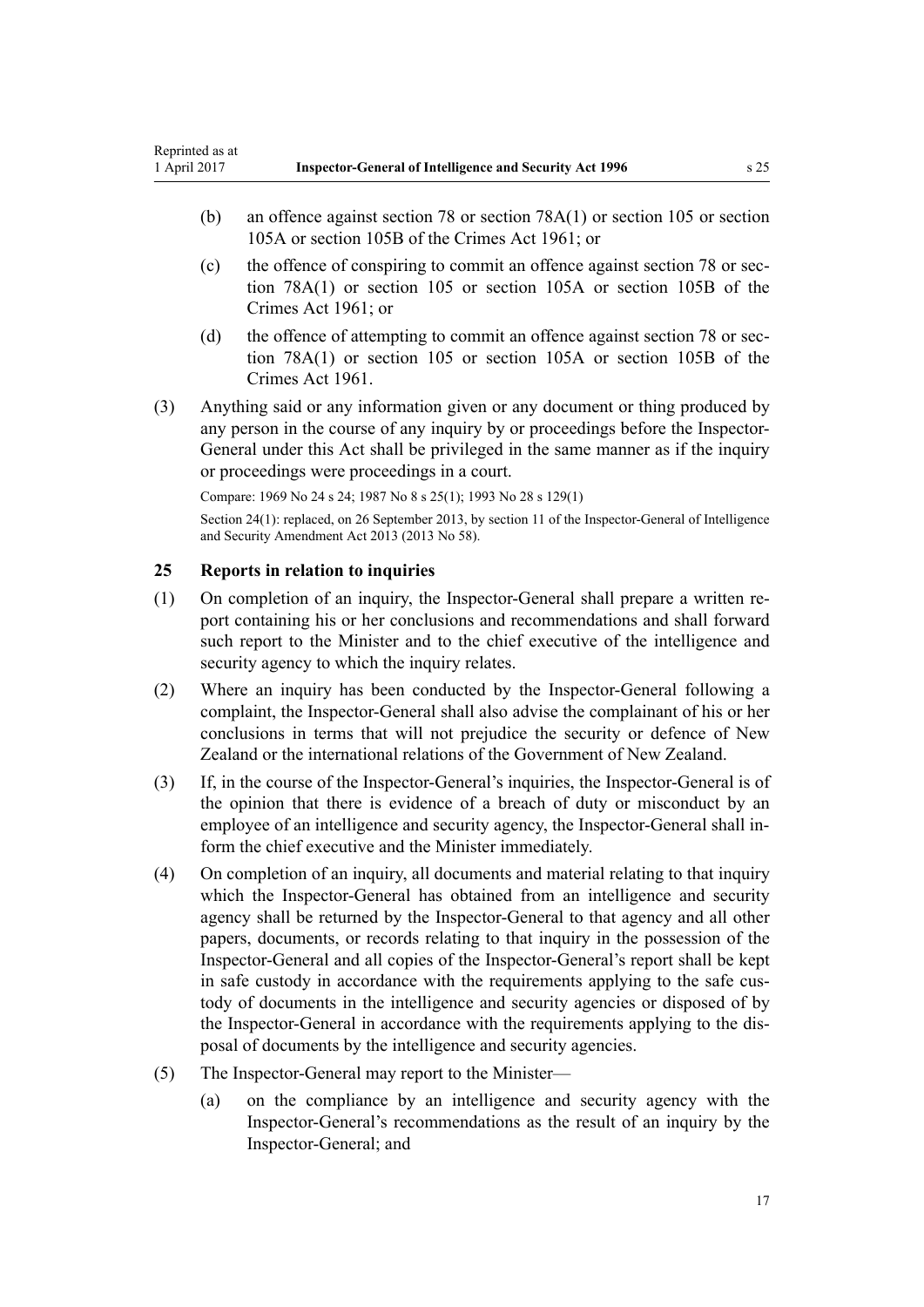- <span id="page-17-0"></span>(b) on the adequacy of any remedial or preventative measures taken by an intelligence and security agency following such inquiry.
- (6) As soon as practicable after receiving a report from the Inspector-General, the Minister—
	- (a) must provide his or her response to the Inspector-General and the chief executive of the intelligence and security agency concerned; and
	- (b) may provide his or her response to the Intelligence and Security Committee.
- (7) Subsection (6) does not apply to the extent that a report relates to employment matters or security clearance issues.
- (8) For the purposes of this section,—
	- (a) the Inspector-General may, after consulting the chief executive of the intelligence and security agency concerned, determine the security classification of a report prepared under this section; and
	- (b) any matter quoted or summarised in the report must be given a security classification not less than the security classification of the matter quoted or summarised.

Compare: 1969 No 24 [s 21](http://prd-lgnz-nlb.prd.pco.net.nz/pdflink.aspx?id=DLM392048); 1977 No 50 s 13

Section 25(6): inserted, on 26 September 2013, by [section 12](http://prd-lgnz-nlb.prd.pco.net.nz/pdflink.aspx?id=DLM5495933) of the Inspector-General of Intelligence and Security Amendment Act 2013 (2013 No 58).

Section 25(7): inserted, on 26 September 2013, by [section 12](http://prd-lgnz-nlb.prd.pco.net.nz/pdflink.aspx?id=DLM5495933) of the Inspector-General of Intelligence and Security Amendment Act 2013 (2013 No 58).

Section 25(8): inserted, on 26 September 2013, by [section 12](http://prd-lgnz-nlb.prd.pco.net.nz/pdflink.aspx?id=DLM5495933) of the Inspector-General of Intelligence and Security Amendment Act 2013 (2013 No 58).

## **25A Publication of Inspector-General's reports under section 25**

- (1) As soon as practicable after forwarding a report as required by [section 25\(1\)](#page-16-0), the Inspector-General must make a copy of the report publicly available on an Internet site maintained by or on behalf of the Inspector-General.
- (2) However, the Inspector-General must not, in the copy of a report made publicly available under subsection (1), disclose—
	- (a) information the public disclosure of which would be likely to prejudice the entrusting of information to the Government of New Zealand on a basis of confidence—
		- (i) by the government of any other country or any agency of such a government; or
		- (ii) by any international organisation; or
	- (b) information the public disclosure of which would be likely to endanger the safety of any person; or
	- (c) the identity of any person who is or has been an officer, employee, or agent of an intelligence and security agency other than the chief execu-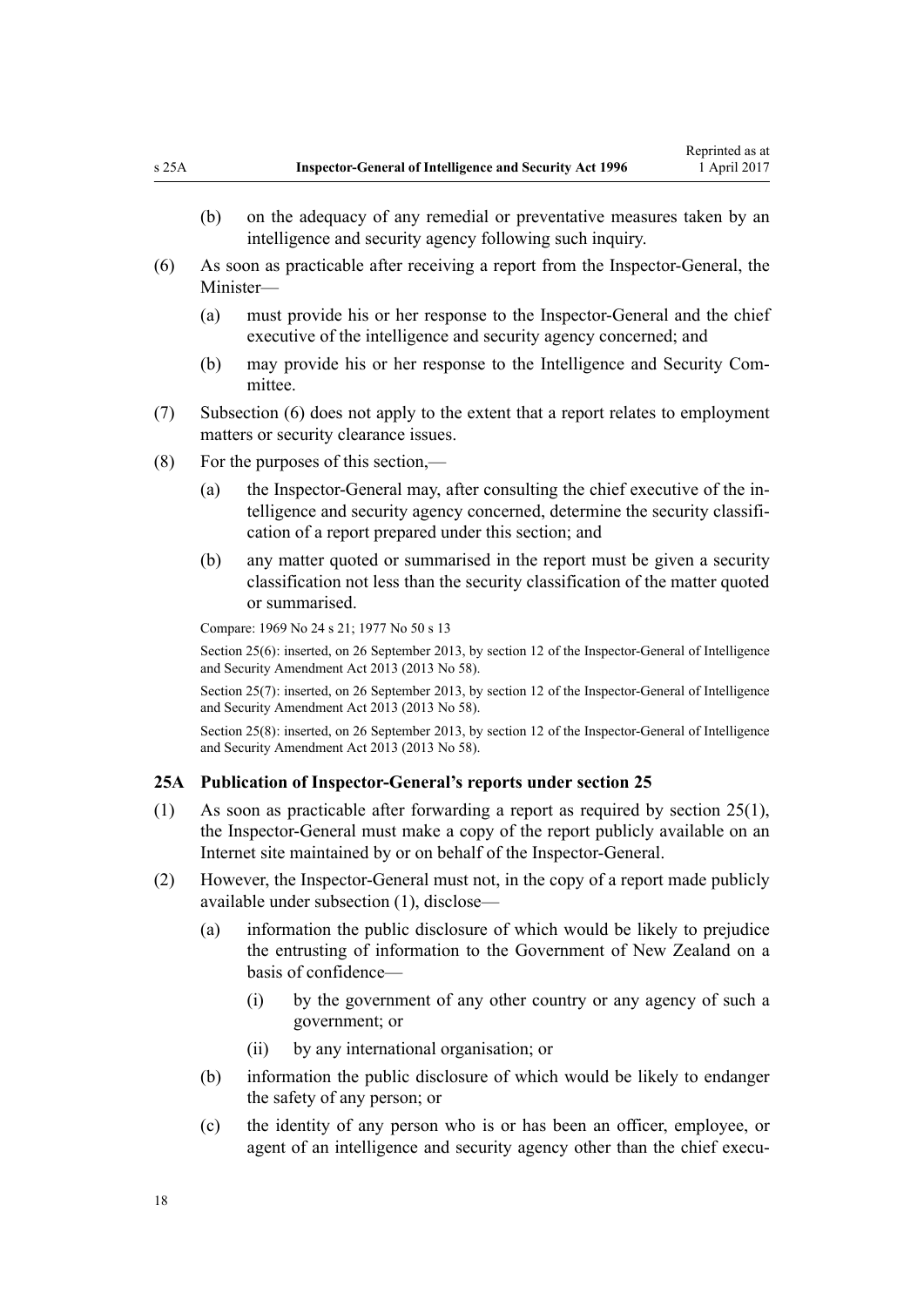<span id="page-18-0"></span>tive, or any information from which the identity of such a person could reasonably be inferred; or

- (d) information the public disclosure of which would be likely to prejudice—
	- (i) the continued discharge of the functions of an intelligence and security agency; or
	- (ii) the security or defence of New Zealand or the international relations of the Government of New Zealand; or
- (e) any information about employment matters or security clearance issues.

Section 25A: inserted, on 26 September 2013, by [section 13](http://prd-lgnz-nlb.prd.pco.net.nz/pdflink.aspx?id=DLM5495934) of the Inspector-General of Intelligence and Security Amendment Act 2013 (2013 No 58).

## **26 Disclosure**

- (1) Subject to the provisions of this Act, the Inspector-General and an appointed member of the advisory panel and any person employed on the staff of the Inspector-General and any person assisting the Inspector-General shall not disclose to any person any security records or other official information whatsoever relating to the activities of an intelligence and security agency.
- (2) Nothing in subsection (1) shall limit the disclosure to the Minister of information concerning the activities of an intelligence and security agency.
- (3) Subject to subsection (4), where the Minister certifies—
	- (a) that the disclosure either to or by the Inspector-General of any security records or any other official information would be likely—
		- (i) to prejudice the security or defence of New Zealand or the international relations of the Government of New Zealand; or
		- (ii) to prejudice the entrusting of information to the Government of New Zealand on a basis of confidence by the government of any other country or any agency of such a government; or
		- (iii) to prejudice the entrusting of information to the Government of New Zealand on a basis of confidence by any international organisation; or
		- (iv) to endanger the safety of any person; and
	- (b) that such disclosure—
		- (i) should not be made; or
		- (ii) should be made only on such terms and conditions as are, in the Minister's opinion, necessary in the interests of security,—

the Inspector-General shall act in accordance with the certificate.

- (4) The Minister shall not exercise his or her power under subsection (3) until the Inspector-General has consulted with—
	- (a) the chief executive of the relevant intelligence and security agency; and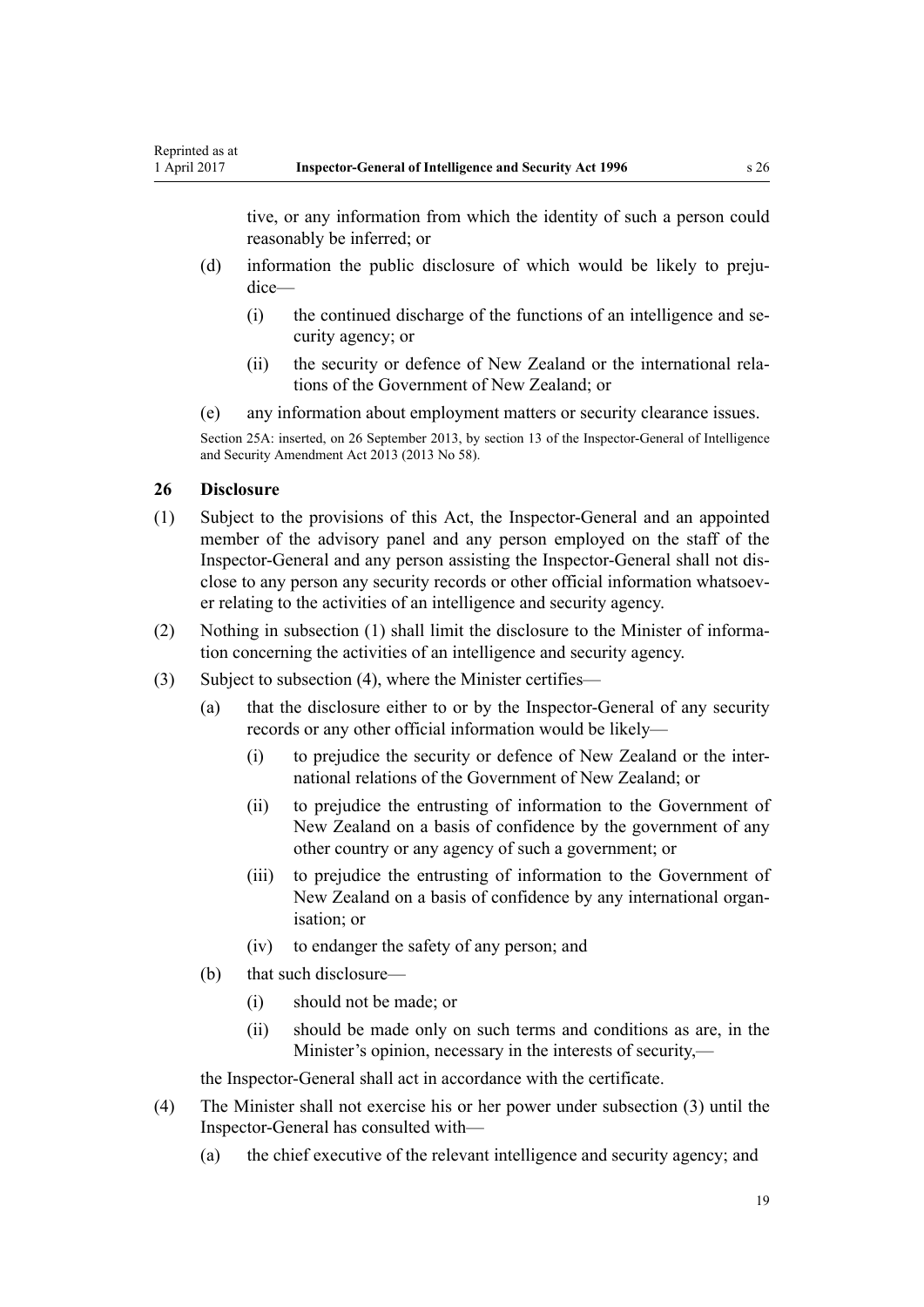<span id="page-19-0"></span>(b) any other person (not being, in the case of a complaint, the complainant) capable of assisting in the determination of the circumstances and information relevant to the inquiry, being circumstances and information that should not in the interests of security be disclosed in the course of or in relation to the inquiry.

Compare: 1969 No 24 [s 20A\(1\)](http://prd-lgnz-nlb.prd.pco.net.nz/pdflink.aspx?id=DLM392045); 1977 No 50 s 12

Section 26(1): amended, on 26 September 2013, by [section 14](http://prd-lgnz-nlb.prd.pco.net.nz/pdflink.aspx?id=DLM5495936) of the Inspector-General of Intelligence and Security Amendment Act 2013 (2013 No 58).

## **27 Reports by Inspector-General**

- (1) As soon as practicable after the end of each year ending with 30 June, the Inspector-General shall furnish a report of the Inspector-General's operations during that year to—
	- (a) each Minister who is responsible for an intelligence and security agency; and
	- (b) the Prime Minister.
- (2) The report shall—
	- (a) specify the number of inquiries undertaken by the Inspector-General during the year; and
	- (b) contain a brief description of the outcome of each inquiry; and
	- (ba) certify the extent to which each intelligence and security agency's compliance systems are sound; and
	- (c) contain such other information as the Inspector-General believes it is necessary, in order to fulfil the object of this Act, to make available to the Ministers specified in subsection (1).
- (3) The Prime Minister shall, as soon as practicable after receiving a report under subsection (1), present a copy of the report to the House of Representatives, together with a statement as to whether any matter has, under subsection (4), been excluded from that copy.
- (4) If it appears to the Prime Minister, after consultation with the Inspector-General, that the publication of any matter in an annual report would be likely—
	- (a) to prejudice the security or defence of New Zealand or the international relations of the Government of New Zealand; or
	- (b) to prejudice the entrusting of information to the Government of New Zealand on a basis of confidence by the government of any other country or any agency of such a government; or
	- (c) to prejudice the entrusting of information to the Government of New Zealand on a basis of confidence by any international organisation; or
	- (d) to endanger the safety of any person,—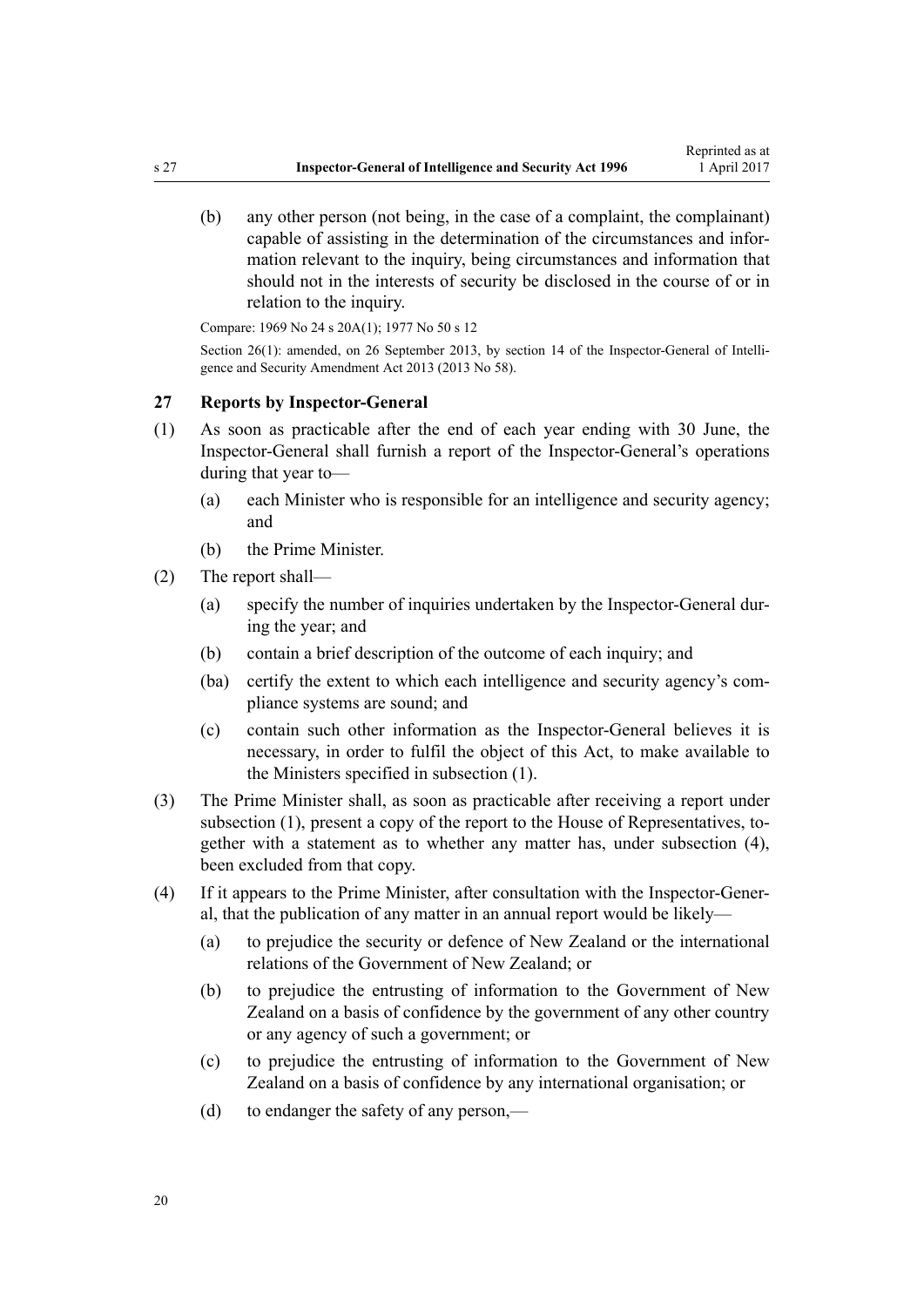the Prime Minister may exclude that matter from the copy of the report to be

- <span id="page-20-0"></span>presented to the House of Representatives. (5) The Prime Minister shall provide the Leader of the Opposition with a copy of
- (6) Where the copy supplied to the Leader of the Opposition under subsection (5) contains matter excluded by the Prime Minister, under subsection (4), from the copy presented to the House of Representatives, the Leader of the Opposition shall not disclose that matter to any other person.

the report furnished to the Prime Minister under subsection (1).

- (6A) As soon as practicable after a copy of the report is presented to the House of Representatives under subsection (3), the Inspector-General must make a copy of the report (as presented to the House of Representatives) publicly available on an Internet site maintained by or on behalf of the Inspector-General.
- (7) The Inspector-General may at any time, with the concurrence of the Prime Minister, report either generally or in respect of any particular matter to the Intelligence and Security Committee established by [section 5](http://prd-lgnz-nlb.prd.pco.net.nz/pdflink.aspx?id=DLM392266) of the Intelligence and Security Committee Act 1996.

Section 27(2)(ba): inserted, on 26 September 2013, by [section 15\(1\)](http://prd-lgnz-nlb.prd.pco.net.nz/pdflink.aspx?id=DLM5495937) of the Inspector-General of Intelligence and Security Amendment Act 2013 (2013 No 58).

Section 27(3): amended, on 26 September 2013, by [section 15\(2\)](http://prd-lgnz-nlb.prd.pco.net.nz/pdflink.aspx?id=DLM5495937) of the Inspector-General of Intelligence and Security Amendment Act 2013 (2013 No 58).

Section 27(4): amended, on 26 September 2013, by [section 15\(3\)](http://prd-lgnz-nlb.prd.pco.net.nz/pdflink.aspx?id=DLM5495937) of the Inspector-General of Intelligence and Security Amendment Act 2013 (2013 No 58).

Section 27(6): amended, on 26 September 2013, by [section 15\(3\)](http://prd-lgnz-nlb.prd.pco.net.nz/pdflink.aspx?id=DLM5495937) of the Inspector-General of Intelligence and Security Amendment Act 2013 (2013 No 58).

Section 27(6A): inserted, on 26 September 2013, by [section 15\(4\)](http://prd-lgnz-nlb.prd.pco.net.nz/pdflink.aspx?id=DLM5495937) of the Inspector-General of Intelligence and Security Amendment Act 2013 (2013 No 58).

## **28 Secrecy**

- (1) No person who is, or has at any time been, the Inspector-General or an appointed member of the advisory panel or an employee of the Inspector-General or a person assisting the Inspector-General shall, either directly or indirectly, except in the performance of that person's functions or duties or in the exercise of that person's powers under this Act,—
	- (a) make a record of, or disclose to any person, any information acquired by reason of the person holding or acting in that office; or
	- (b) make use of any such information.
- (2) Nothing in subsection (1) applies in relation to the disclosure or use of any information after its disclosure or use has been approved in writing by the Minister.
- (3) Every person commits an offence and is liable on conviction to imprisonment for a term not exceeding 2 years or a fine not exceeding \$10,000 or to both, who acts in contravention of subsection (1).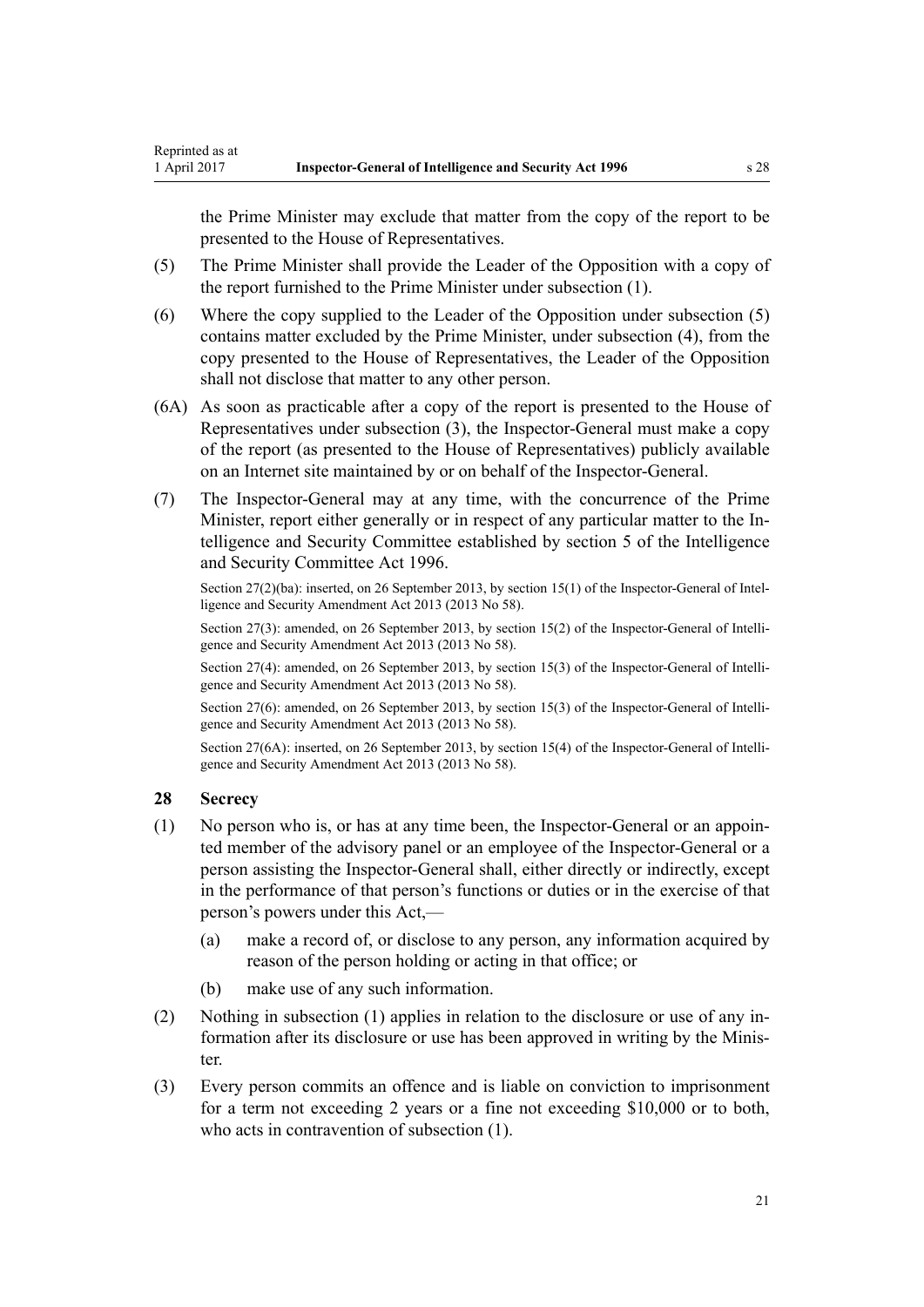- <span id="page-21-0"></span>(4) The Inspector-General and any employee of the Inspector-General shall be deemed for the purposes of [sections 105](http://prd-lgnz-nlb.prd.pco.net.nz/pdflink.aspx?id=DLM328753) and [105A](http://prd-lgnz-nlb.prd.pco.net.nz/pdflink.aspx?id=DLM328755) of the Crimes Act 1961 to be officials.
- (5) No prosecution for an offence against this section shall be commenced except with the leave of the Attorney-General.
- (6) *Amendment(s) incorporated in the [Act\(s\).](http://prd-lgnz-nlb.prd.pco.net.nz/pdflink.aspx?id=DLM311185)*

Section 28(1): amended, on 26 September 2013, by [section 16](http://prd-lgnz-nlb.prd.pco.net.nz/pdflink.aspx?id=DLM5495938) of the Inspector-General of Intelligence and Security Amendment Act 2013 (2013 No 58).

Section 28(3): amended, on 1 July 2013, by [section 413](http://prd-lgnz-nlb.prd.pco.net.nz/pdflink.aspx?id=DLM3360714) of the Criminal Procedure Act 2011 (2011) No 81).

## **29 Publication**

- (1) Except with the written consent of the Minister, no report or account of any inquiry by the Inspector-General, or any complaint before the Inspector-General, or any decision of the Inspector-General or the Minister relating to such inquiry or complaint shall be published in any newspaper or other document or broadcast by radio or television or otherwise distributed or disclosed in any manner whatsoever, unless the report or account is confined,—
	- (a) in the case of a complaint, to advice provided to the complainant by the Inspector-General in accordance with [section 25\(2\);](#page-16-0) and
	- (b) in any other case, to material that the Inspector-General has approved for release (the approval being an approval given in writing after the Inspector-General has consulted, in relation to security requirements, with the chief executive of the intelligence and security agency to which the inquiry or complaint relates).
- (2) No person contravenes subsection (1) by reason only of publishing, or broadcasting, or distributing, or disclosing the fact that any inquiry has been conducted by the Inspector-General.
- (3) Every person commits an offence who publishes or broadcasts or causes to be published or broadcast or otherwise distributes or discloses any report or account in contravention of subsection (1).
- (4) Every person who commits an offence against subsection (3) is liable on conviction—
	- (a) in the case of a company or other corporation, to a fine not exceeding \$50,000; and
	- (b) in the case of a natural person to imprisonment for a term not exceeding 1 year or to a fine not exceeding \$10,000 or to both.
- (5) No prosecution for an offence against this section shall be commenced except with the leave of the Attorney-General.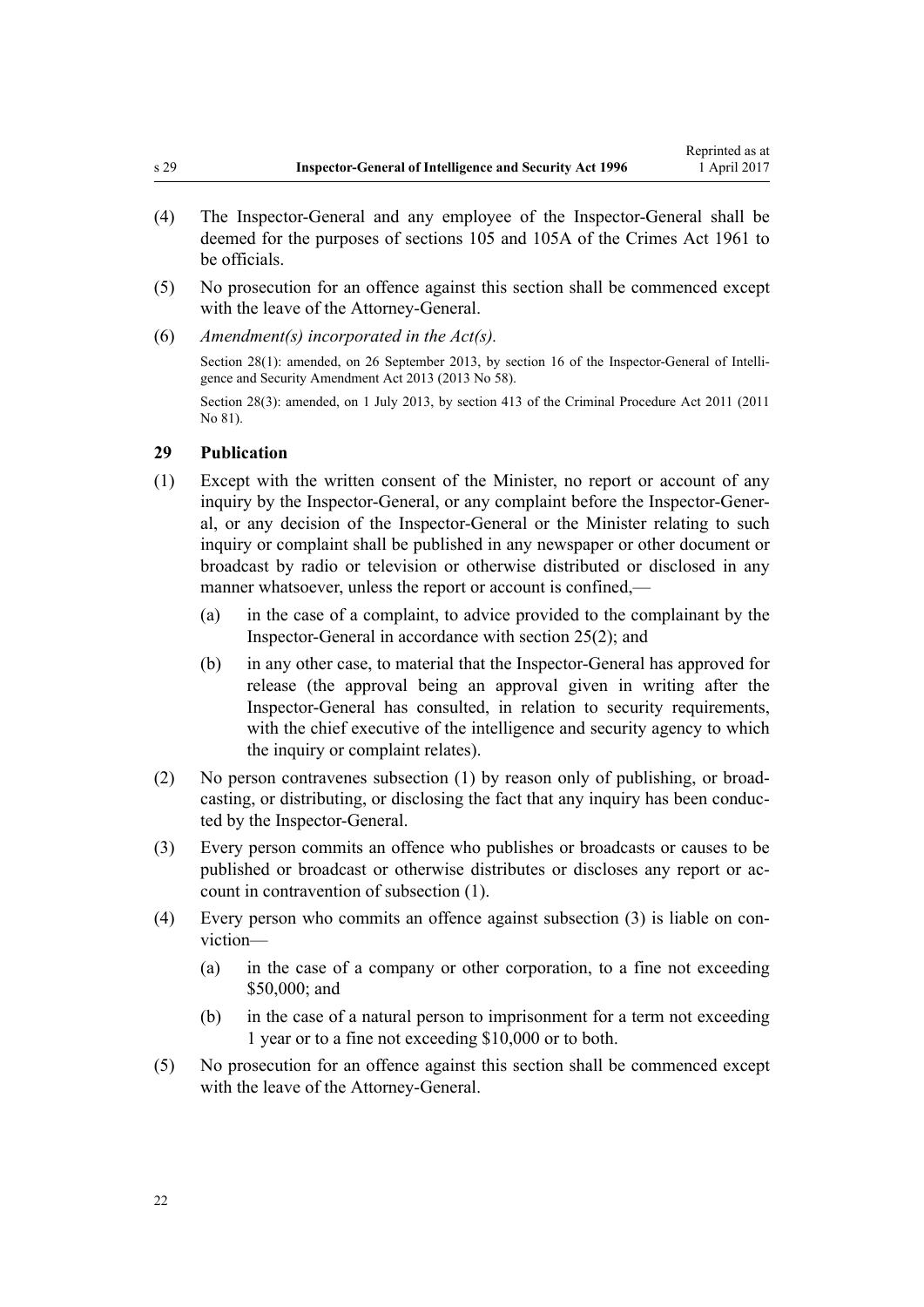<span id="page-22-0"></span>(6) Nothing in this section shall restrict the broadcasting or reporting of proceedings in Parliament.

Compare: 1969 No 24 [s 23](http://prd-lgnz-nlb.prd.pco.net.nz/pdflink.aspx?id=DLM392053); 1977 No 50 s 14

Section 29(4): amended, on 1 July 2013, by [section 413](http://prd-lgnz-nlb.prd.pco.net.nz/pdflink.aspx?id=DLM3360714) of the Criminal Procedure Act 2011 (2011 No 81).

*Amendments to Ombudsmen Act 1975*

- **30 Referral of complaint to Inspector-General of Intelligence and Security** *Amendment(s) incorporated in the [Act\(s\).](http://prd-lgnz-nlb.prd.pco.net.nz/pdflink.aspx?id=DLM430983)*
- **31 Consultation with Inspector-General of Intelligence and Security** *Amendment(s) incorporated in the [Act\(s\).](http://prd-lgnz-nlb.prd.pco.net.nz/pdflink.aspx?id=DLM430983)*

*Amendments to Privacy Act 1993*

- **32 Referral of complaint to Inspector-General of Intelligence and Security** *Amendment(s) incorporated in the [Act\(s\).](http://prd-lgnz-nlb.prd.pco.net.nz/pdflink.aspx?id=DLM297450)*
- **33 Consultation with Inspector-General of Intelligence and Security** *Amendment(s) incorporated in the [Act\(s\).](http://prd-lgnz-nlb.prd.pco.net.nz/pdflink.aspx?id=DLM298415)*